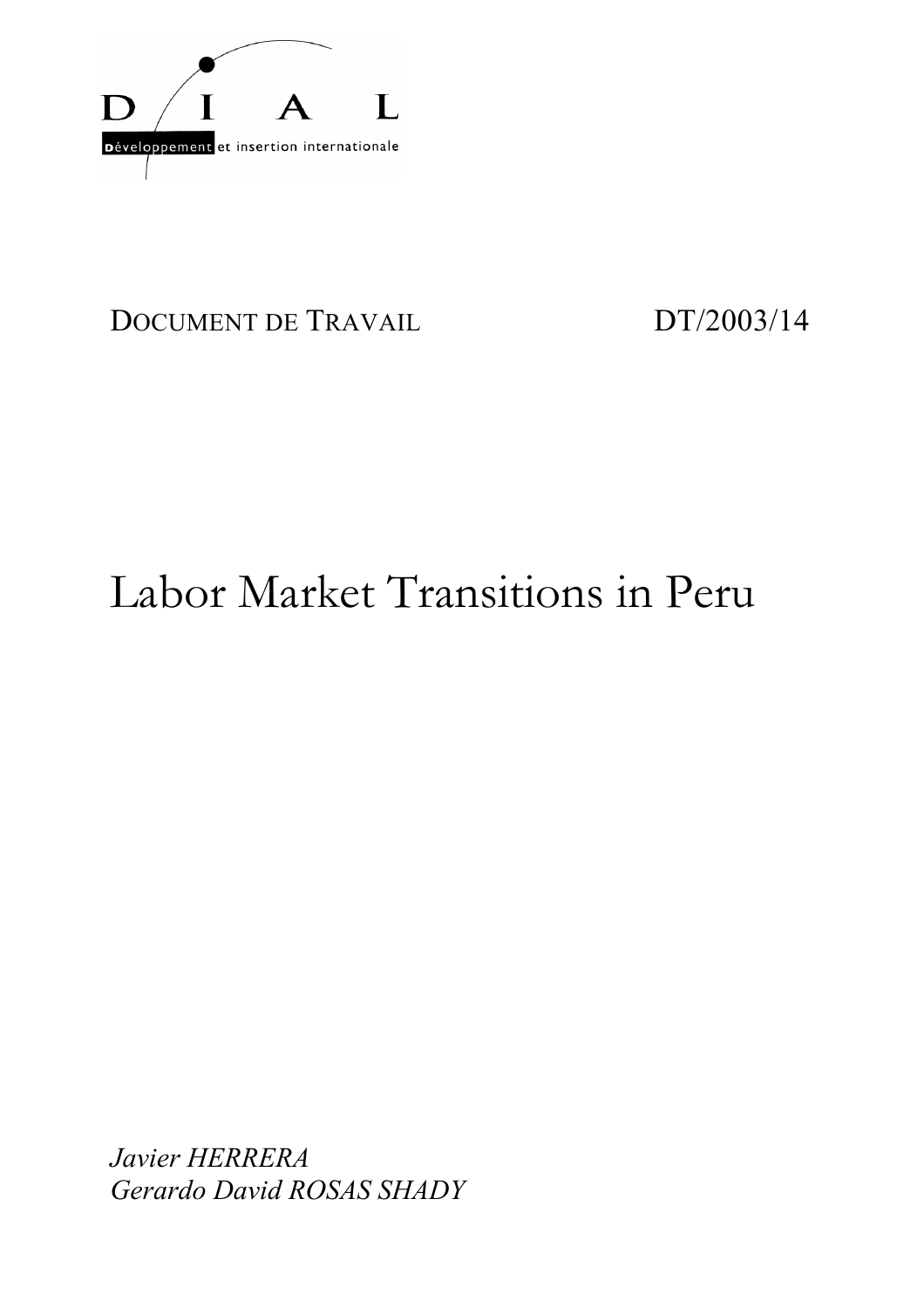#### **LABOR MARKET TRANSITIONS IN PERU**

Javier Herrera UR CIPRÉ de l'IRD - INEI jherrera@inei.gob.pe

Gerardo David Rosas Shady Inter American Development Bank, University of Paris 1 Panthéon-Sorbonne, DIAL - UR CIPRÉ de l'IRD davidro@consultant.iadb.org

#### **Document de travail DIAL / Unité de Recherche CIPRÉ** Novembre 2003

#### **RÉSUMÉ**

Les analyses traditionnelles du marché du travail s'avèrent incapables d'expliquer le paradoxe apparent entre un taux de chômage relativement modéré dans un pays tel que le Pérou (environ 10%, taux peu sensible aux fortes fluctuations macro-économiques) et la perception d'une grave crise de l'emploi. Une explication possible pourrait résider dans le fait que cet indicateur statique en coupe instantanée ne mesure pas les flux élevés entre les situations d'emploi et d'inemploi.

Pour analyser ces questions, il est nécessaire de conduire une analyse dynamique sur données de panel. Nous avons ainsi construit un panel national d'individus en âge de travailler pour la période 1997-1999 à partir de l'enquête péruvienne auprès des ménages (ENAHO). Comme d'autres études réalisées dans des pays en développement, nous constatons qu'il existe une importante mobilité de l'emploi au Pérou. Nous trouvons également que la plupart des transitions interviennent entre emploi et inactivité plutôt qu'entre emploi et chômage. Le taux de chômage permanent apparaît très faible et le chômage serait donc essentiellement un phénomène frictionnel.

Pour aller plus loin, nous avons élaborés des profils de transition inconditionnels, incluant les caractéristiques individuelles et du ménage, telles que le genre, l'âge, et le niveau d'éducation, associé avec chaque état de transition. Finalement, après avoir examiné ces transitions sur le marché du travail et les biais de sélection possibles, nous avons estimé un modèle logit multinomial. Ce modèle nous a permis d'apprécier l'incidence (conditionnelle) des caractéristiques individuelles et des ménages ainsi que des différents chocs sur les états de transition en matière d'emploi.

#### **ABSTRACT**

Traditional labor market analysis based solely on the net unemployment rate fails to explain the apparent paradox between a relatively moderate unemployment rate in Peru (around 10%, with a weak sensibility to wide macroeconomic fluctuations), and the fact that unemployment is one of the major issues in Peru. One possible explanation is that this static indicator of cross section net unemployment balance is compatible with high flows in and out of employment states.

To address these issues we needed to conduct a dynamic analysis using panel data. Using the Peruvian national household survey (ENAHO), we constructed a panel of working age individuals at the national level for the period 1997-1999. Like previous work in developing countries, we found that there is an important degree of job mobility in Peru. We also found that most of the transitions occur between employment and inactivity instead of between employment and unemployment. We also showed that the rate of permanent unemployment is very low so that unemployment would be essentially a frictional phenomenon.

Further, considering the different transition states, we elaborated an unconditional transition profile, including individual and household characteristics, like gender, age and education levels for example, associated with each transition status. Finally, after examining these labor market transitions and the possible sample selection bias, we estimated a multinomial logit model. This model allowed us to appreciate the (conditional) incidence of individual and household characteristics as well as the effects of different shocks on the labor transition states.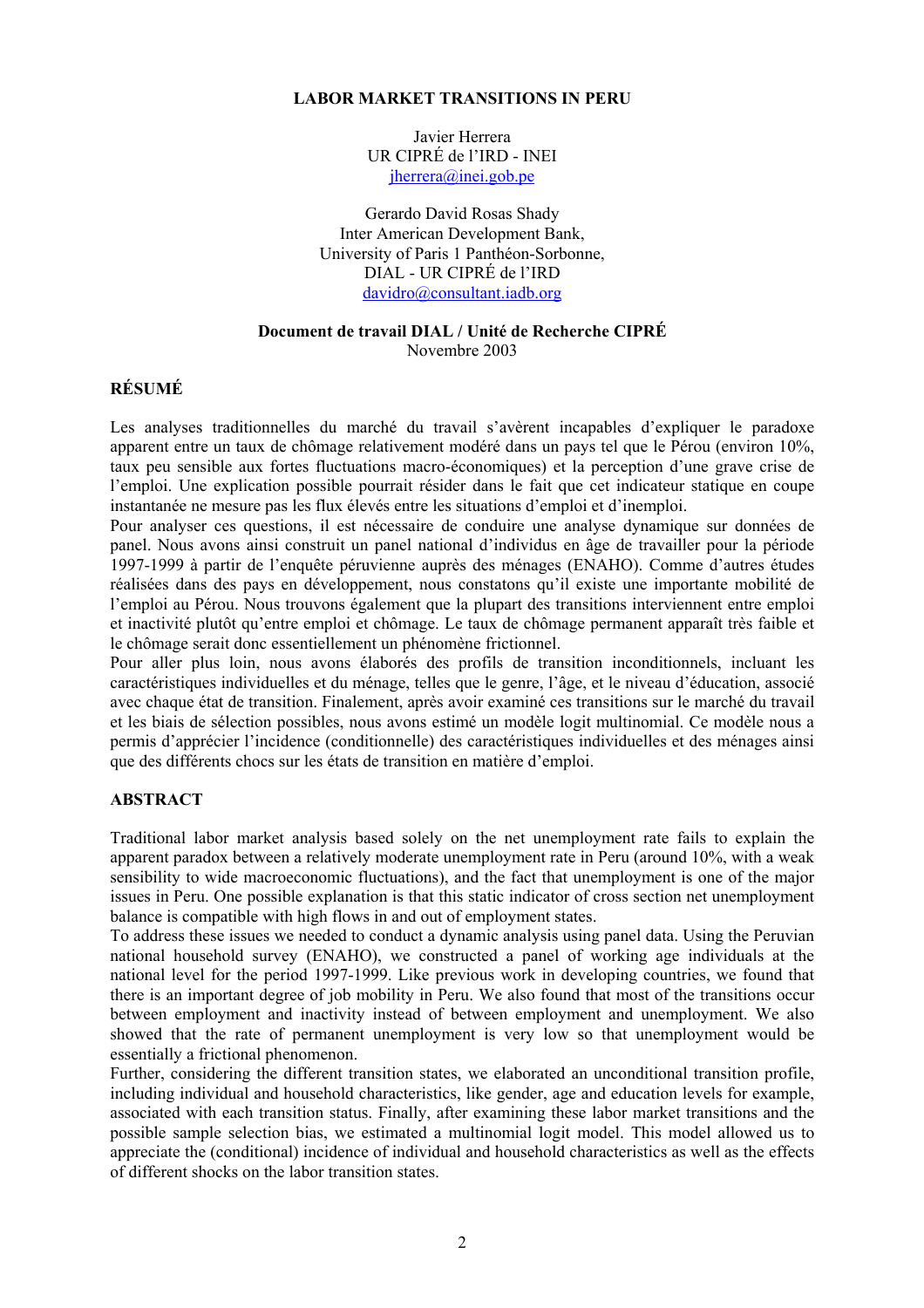# **Contents**

| 1.   |    |
|------|----|
| 1.1. |    |
| 1.2. |    |
| 2.   |    |
| 2.1. |    |
| 2.2. |    |
| 2.3. |    |
| 3.   |    |
| 3.1. |    |
|      |    |
|      |    |
| 3.2. |    |
|      |    |
|      |    |
|      |    |
|      |    |
|      | 25 |

# List of tables

| Table 4: Labor market transitions in the rural sector, 1997/98, 1997/99 and 1998/99 (%) 11          |  |
|-----------------------------------------------------------------------------------------------------|--|
| Table 5: Urban labor market mobility between 1998 and 1999 by individual characteristics in 1997 14 |  |
| Table 6: Rural labor market mobility between 1998 and 1999 by individual characteristics in 1997 15 |  |
|                                                                                                     |  |
|                                                                                                     |  |
|                                                                                                     |  |
|                                                                                                     |  |

# List of figures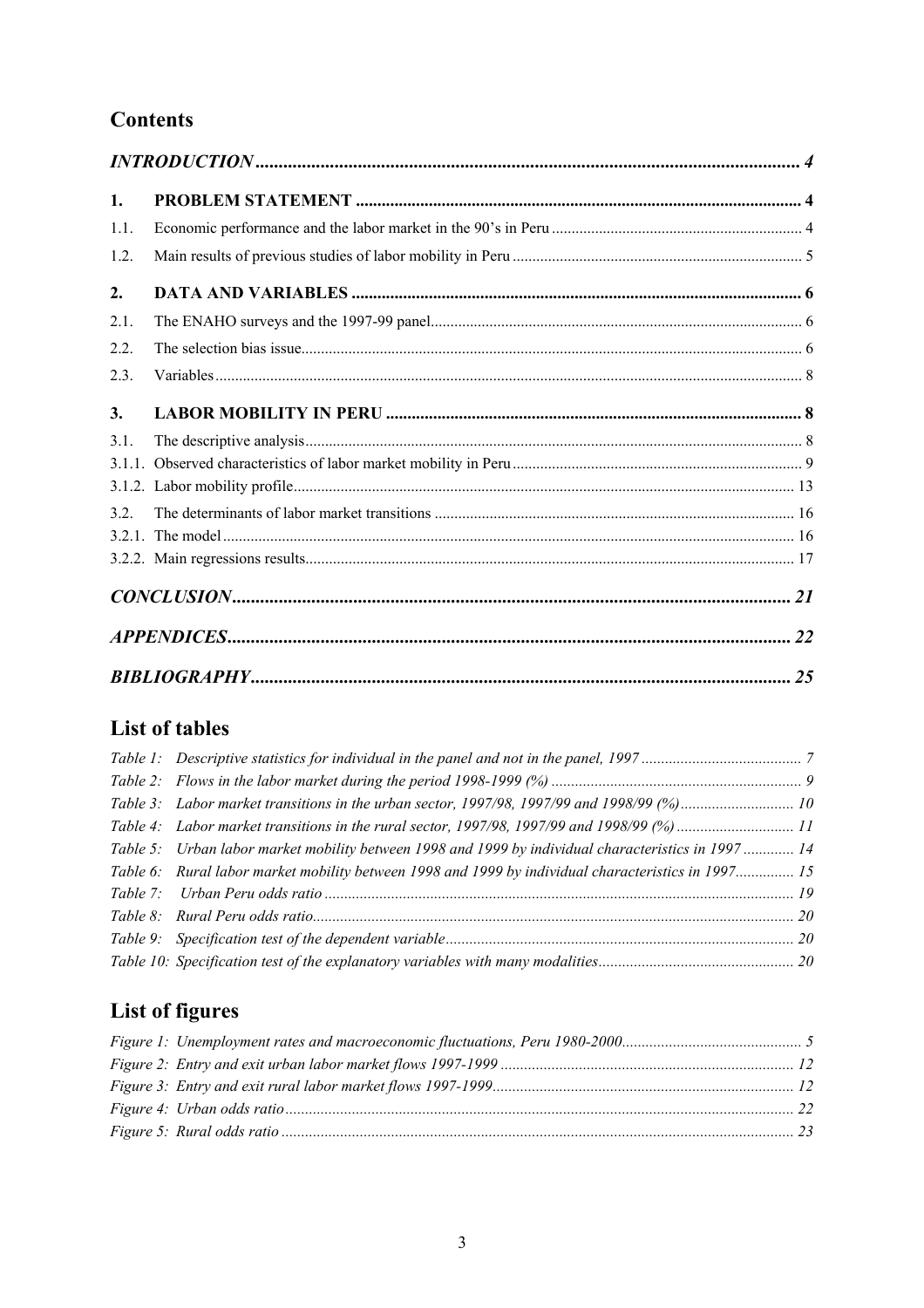#### **INTRODUCTION**

Unemployment is considered to be one of the major issues in Peru. However, the level of unemployment, estimated around 10%, is comparable to what is observed in other Latin American countries and, most importantly, is characterized by a weak sensitivity to wide macroeconomic fluctuations.

This apparent weak sensitivity of unemployment rates to macro economic fluctuations is possibly related to the level of labor mobility in Peru. Actually, some evidence exists indicating that labor mobility in Peru is very high and that most of labor transitions occur between employment and inactivity. These flows in and out of the labor market cannot be captured by a traditional analysis based on the unemployment rate. Therefore, this static indicator of cross-section net unemployment balance fails to explain what really happens in the Peruvian labor market.

However, to study labor mobility, we need panel data. Panel data allows us to follow the same individuals in the labor market during a given period and to observe if they move or not from one labor state to another. The Peruvian national household survey (ENAHO) allowed us to construct a large panel of working age individuals at the national level for the period 1997-1999. Thus, we could conduct a dynamic analysis to verify if labor mobility is indeed high in Peru and if permanent unemployment really exists. Also, we have examined factors determining labor mobility, focusing particularly on individual characteristics associated with labor market transitions.

The first section summarizes the labor market situation during the nineties showing the evolution of the unemployment and the GDP growth rates. This section also presents the principal results obtained by previous studies concerning labor mobility in Peru. The second section gives some information about the surveys used to construct the 1997-99 panel and how this panel was constructed. This section also presents statistical tests in order to check for selection bias in our panel. Finally, the third section analyzes determinants of labor market mobility in the urban and rural sectors in a descriptive and econometric way.

## **1. PROBLEM STATEMENT**

#### **1.1. Economic performance and the labor market in the 90's in Peru**

During the nineties, the Peruvian Government implemented a macroeconomic stabilization program and an important set of structural reforms, especially a significant labor market liberalization. The economic outcome of these policies was a strong economic growth between 1992 and 1997. But, between 1997 and 2000, the economic activity slowed down considerably (Figure 1). According to official figures, the most dynamic sectors during the first period were those of raw production, construction, financial sector and services.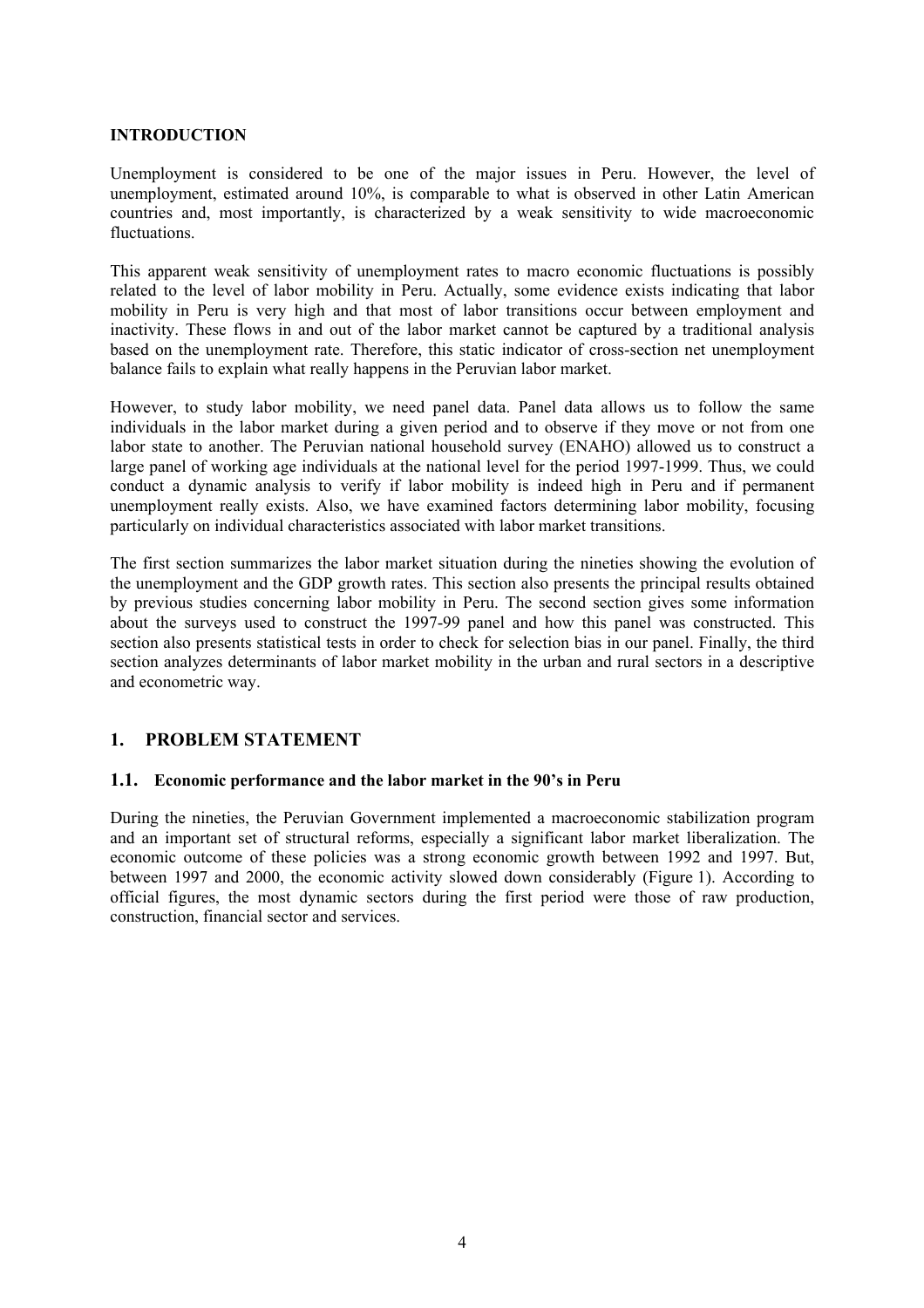

**Figure 1: Unemployment rates and macroeconomic fluctuations, Peru 1980-2000** 

*Source:* INEI

*Note:* Unemployment rates for Metropolitan Lima

The labor market performance was only mildly affected by this highly contrasted economic evolution. Even if the participation rate grew considerably over the period 1992–1997, the rate of unemployment did not increase and the proportion of inactive people fell. The labor market was characterized by a high job creation. According to official figures (1998), the employment growth was most pronounced in small enterprises, fewer than ten workers, operating in the service sector. During the second period (1997-2000), economic activity slowed down sharply and this slowed down had an adverse impact on the labor market and especially on employment growth.

However, the performance of the labor market was also affected, particularly during the first period, by the radical labor liberalization reform implemented in 1991. This reform and, particularly the reduction of job protection and the creation of new kinds of job contracts, like part time and limited time contracts, improved labor market flexibility and increased the rate of turnover. The consequences were a fall in the average employment duration and a large increase in labor mobility during this period (Chacaltana (1999), Diaz and Maruyama (2001)).

## **1.2. Main results of previous studies of labor mobility in Peru**

Labor mobility has been rarely analyzed in Peru, the principal reason being the lack of suitable data. Panel data over a continuous period has existed in Peru only since 1996, when the INEI implemented a panel dimension in its ENAHO survey. This new survey allows us to construct a quarterly urban panel for 1996 and to follow up on people selected during this year.

Currently, there are three important studies of labor mobility in Peru and all use the quarterly panel of 1996. The first was undertaken by the Peruvian Ministry of Labor in 1998 (MTPS, 1998). This study was first improved by Chacaltana (1999), who also used an urban panel of 1997-98, and then by Diaz and Maruyama (2001). These studies confirmed that the mean duration of unemployment in Peru is very short. Actually, permanent unemployment seems not to be a very important problem, less of 0.1% of unemployed people stay in unemployment more than one year. However, the authors found other interesting results, mainly that labor mobility is very important in urban Peru, more than 40% of the active people changed labor market status during the year, and the authors observed that the most important transitions in the labor market occur between employment and inactivity status, and vice versa. Moreover, the authors identified individual characteristics that have important effects on labor market mobility like sex and age, females and young people are the most affected by transitions.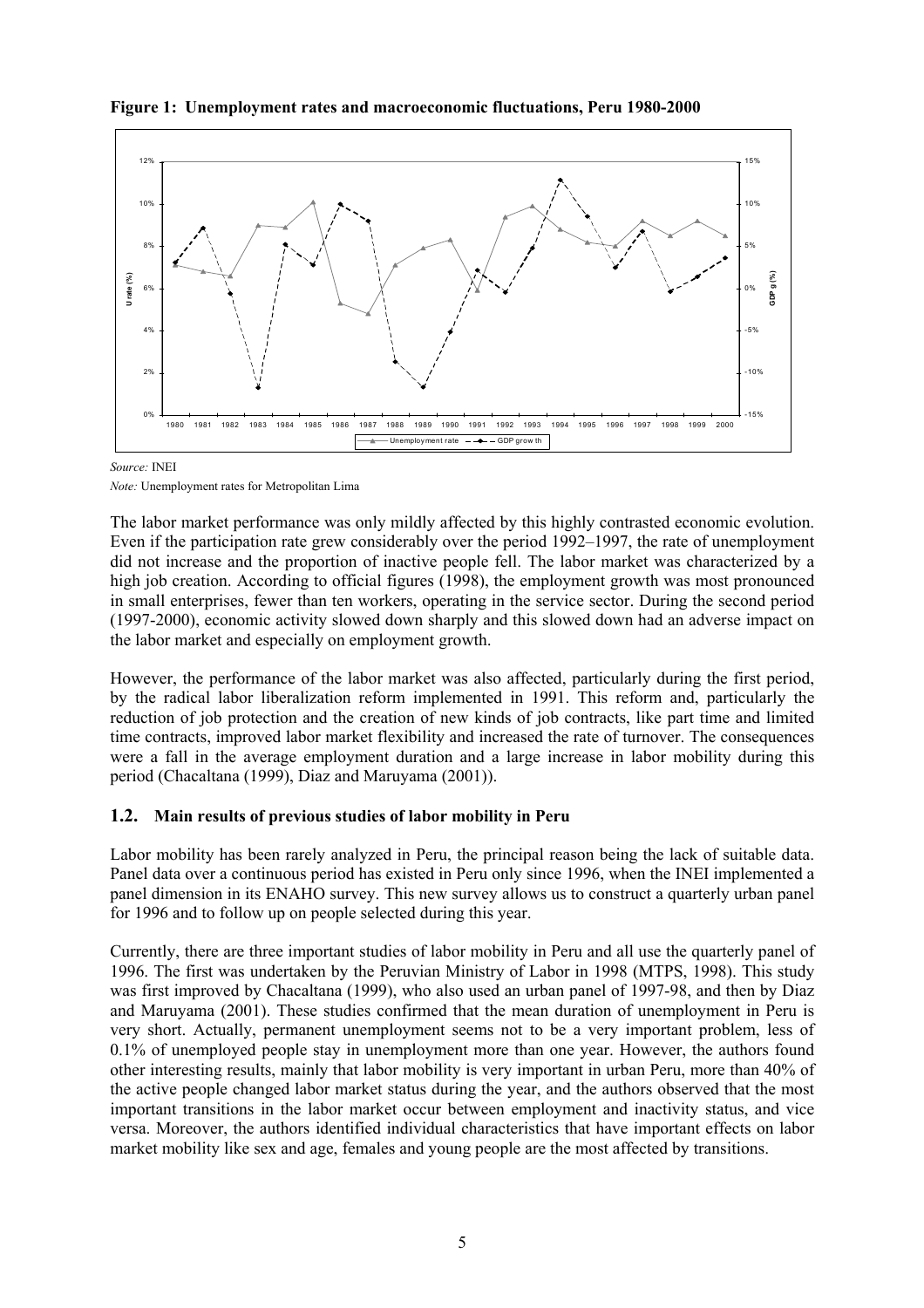These results could be questioned on some points. First, the authors did not take into account the unemployment seasonality during the year. In addition, they did not check the quality of the quarterly panel used. These gaps could produce some bias in their interpretations and conclusions. Moreover, these studies analyzed only urban households and were focused on the unemployment problem (mainly on the duration of unemployment). At present, a complete study about labor transitions in Peru does not exist.

## **2. DATA AND VARIABLES**

#### **2.1. The ENAHO surveys and the 1997-99 panel**

The ENAHO surveys have been developed by the INEI on a quarterly basis since 1997. These surveys have a national coverage, including both urban and rural areas, and deal with all the permanent household residents. The surveys principal objective is to give information on the household living conditions and they consist of four questionnaires. One of these questionnaires is the "Questionario general" (general questionnaire) that gives information about the characteristics, education, health and employment, of the dwelling and household member's and about expenditures and social transfers. In this paper, we used the ENAHO surveys of the last quarters of 1997, 1998 and 1999. The numbers of individuals in the samples were respectively: 31,748; 33,325 and 18,786.

These surveys have a panel dimension that allowed us to follow some of the households and individuals during these three years. In 1997, the INEI selected some dwellings as panel dwellings and the household and individuals living there were identified. A relatively large number of individuals can thus be traced from one survey to the following ones. We focused on working age people, 14-65 years old. To construct the panel, we used the individual identification code and then information about sex, age and names. Finally, we obtained a large panel of 6006 individuals for the period 1997-1999.

#### **2.2. The selection bias issue**

The individuals in the 1997-1999 panel represent only 38% of individuals older than 14 years in 1997 (see table 1). The difference is closely linked to the panel attrition caused by a combination of different factors-sample construction, migration and missing answers-that are not necessarily randomly distributed. Therefore, the "panel people" are not completely representative of the rest of the sample and we needed to check the quality of our panel by comparing the characteristics of individuals in the panel data against those not present in the panel in the 1997 survey.

At first glance, in 1997, the individuals present in our panel seemed to have the same characteristics as those not present in the panel. But, tests carried out showed some significant difference at 1%, 5% and 10% between the two samples. More precisely, in the panel sample, there were more people from Lima and less from the South and Central Sierra. Moreover, we observed more household heads and more partners but fewer children and other relatives. In the panel, more individuals have primary education and less have university education. We also observed a lower proportion of skilled people, a smaller number of hours worked during the week, in the main and secondary jobs, and a higher proportion of people who want to work more hours. Finally, there were a higher proportion of legal owners, a lower proportion of tenants or of owners without title and a higher proportion of people with working assets.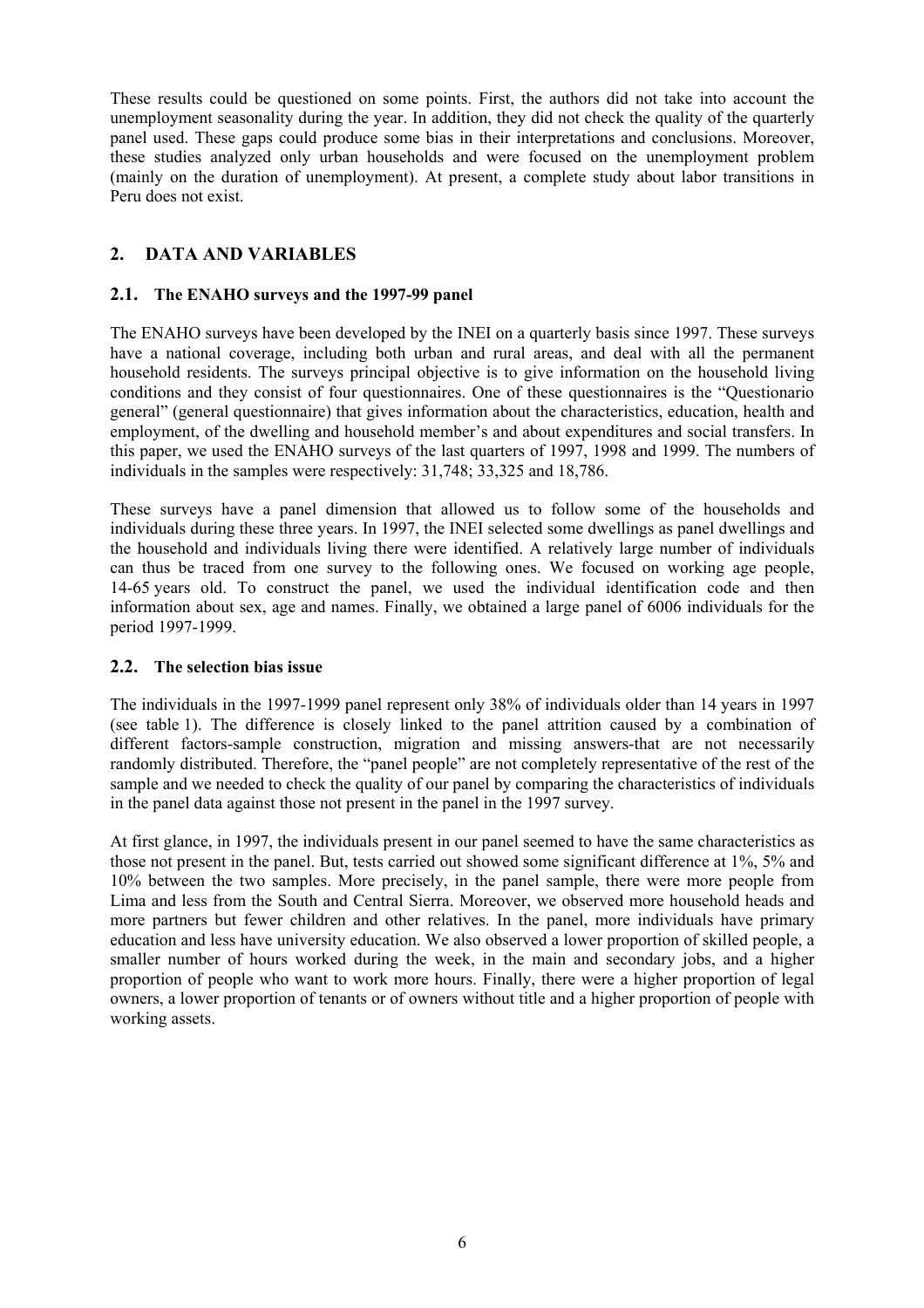| <b>Individuals characteristics</b>                              | No panel     | Panel         |
|-----------------------------------------------------------------|--------------|---------------|
| Age                                                             | 31.4         | $33.7***$     |
| Sex(%)                                                          |              |               |
| - male                                                          | 47.7         | 48.3          |
| - female                                                        | 52.3         | 51.7          |
| Strata (%)                                                      |              |               |
| - urban                                                         | 69.4         | 69.6          |
| - rural                                                         | 30.6         | 30.4          |
| Geographical regions (%)                                        |              |               |
| -North Coast                                                    | 15.5         | 14.1          |
| -Central Coast                                                  | 6.3          | 7.3           |
| -South Coast                                                    | 2.1          | 2.1           |
| -North Sierra                                                   | 7.0          | 6.2           |
| -Central Sierra                                                 | 14.6         | $10.2**$      |
| -South Sierra                                                   | 15.4         | 9.4***        |
| -Jungle                                                         | 11.3         | 11.6          |
| -Lima                                                           | 27.8         | 39.1***       |
| Household head (%)                                              | 27.3         | $31.0***$     |
| <b>Partner</b>                                                  | 20.9         | 26.9***       |
| <b>Children</b>                                                 | 38.0         | $35.1***$     |
| Others relatives                                                | 13.8         | $6.9***$      |
| Size of household                                               | 5.8          | 5.9           |
| Marital status (%)<br>- living alone                            | 51.5         | 44.5***       |
| - living in couple                                              | 48.5         | 55.5***       |
| <b>Education</b> (%)                                            |              |               |
| - without education                                             | 6.7          | $7.8*$        |
| - primary education                                             | 28.1         | 32.4***       |
| - secondary education                                           | 44.2         | $42.0*$       |
| - university and others                                         | 21.1         | $17.8***$     |
| <b>Student</b>                                                  | 19.2         | 18.5          |
| Human capital of the household                                  | 0.44         | 0.43          |
| Labor situation (%)                                             |              |               |
| - employed                                                      | 68.2         | 67.4          |
| - unemployment                                                  | 6.5          | 6.2           |
| - inactivity                                                    | 25.3         | 26.3          |
| Sectors of activity (%)                                         |              |               |
| - primary                                                       | 29.8         | 30.6          |
| - secondary                                                     | 15.0         | 16.0          |
| - tertiary                                                      | 55.2         | 53.5          |
| Institutional division (%)                                      |              |               |
| - public                                                        | 9.4          | 7.9**         |
| - formal                                                        | 31.5         | 31.1          |
| - informal                                                      | 59.0         | 61.0          |
| Skills (%)                                                      |              |               |
| - skilled                                                       | 19.8         | $16.9**$      |
| -unskilled                                                      | 80.2         | 83.1**        |
| Worked before (%)                                               | 74.7<br>45.0 | 75.9<br>45.9* |
| Hours worked during the week<br><b>Wants to work more hours</b> | 39.6         | 44.3***       |
| With a secondary job                                            | 9.8          | 10.5          |
| <b>Income</b>                                                   |              |               |
| - number of income earners                                      | 2.40         | 2.43          |
| - dependency rate                                               | 0.45         | 0.44          |
| Dwelling ownership status (%)                                   |              |               |
| - legal owner                                                   | 71.6         | 78.3***       |
| - owner without title                                           | 3.3          | $4.9**$       |
| - tenant and others                                             | 25.1         | $16.9***$     |
| Dwelling characteristics (%)                                    |              |               |
| -without water, electr, wc                                      | 23.5         | 21.6          |
| $-1$ confort/3                                                  | 18.8         | 19.4          |
| $-2$ confort/3                                                  | 10.9         | 12.3          |
| - with water, electr, wc                                        | 46.7         | 46.6          |
| Dwelling with solid walls (%)                                   | 45.7         | 46.4          |
| Assets $(\%)$                                                   |              |               |
| - luxury assets                                                 | 45.6         | 47.7          |
| - working assets                                                | 36.0         | 40.5**        |
| Sample size                                                     | 12,168       | 6,606         |

# **Table 1: Descriptive statistics for individual in the panel and not in the panel, 1997**

*Source:* ENAHO Panel 1997-99 and ENAHO 1997, calculated by authors

*Notes:*\* Tests differences between the no panel and panel sample. \* Difference is significant at 10 % level, \*\* at 5% level and \*\*\* at 1% level.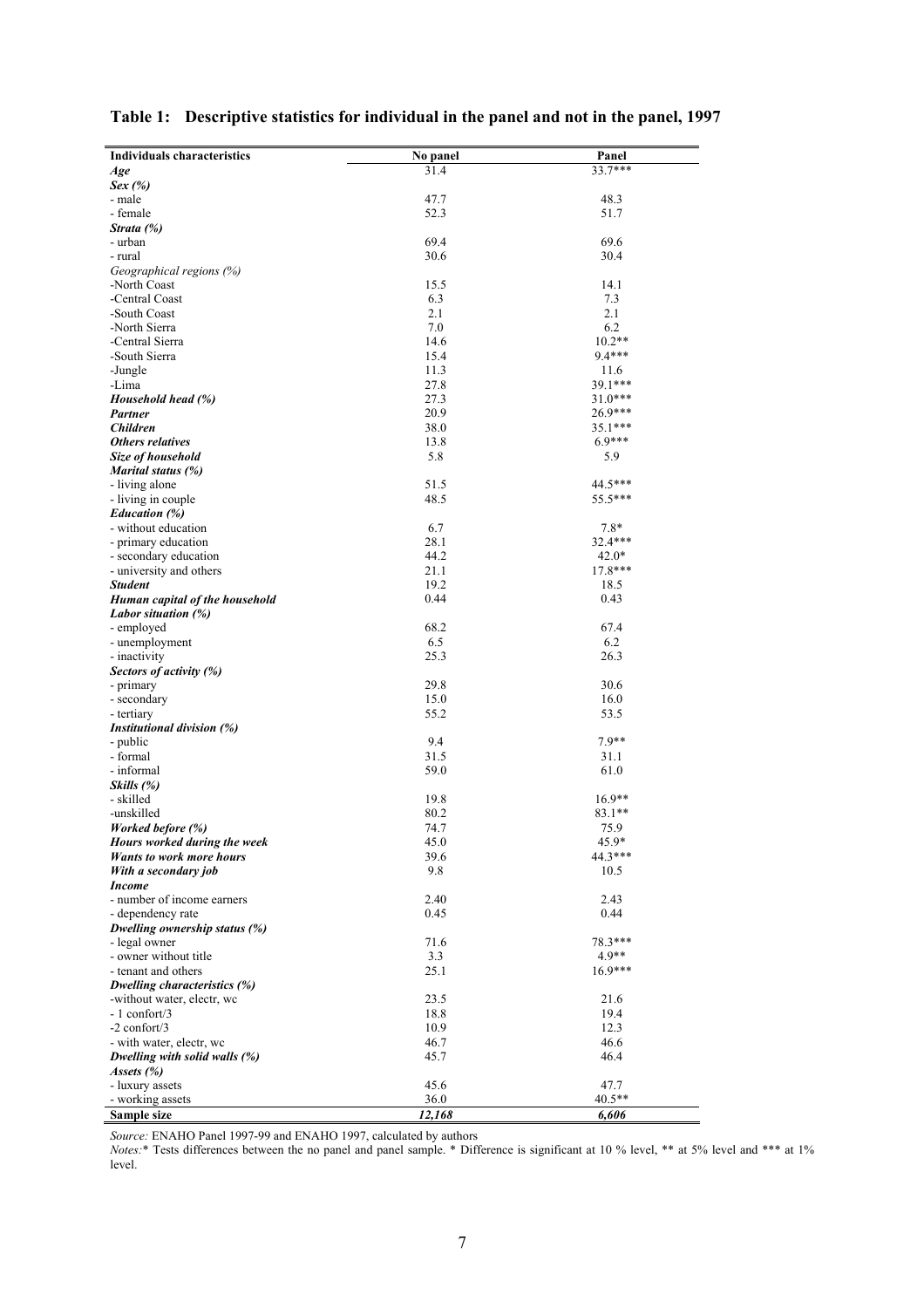#### **2.3. Variables**

We used two kinds of explanatory variables in this paper: individual, for example sex, age and education level, and household characteristics, for example the level of human capital and the dependency rate. These variables were measured in two ways: the initial characteristics in 1997 and the change from 1997 to 1998. These variables were:

| <b>Individuals characteristics</b>       |                                                                                    |
|------------------------------------------|------------------------------------------------------------------------------------|
| Age                                      |                                                                                    |
| Age groups                               | 14-24, 25-34, 35-44, 45-54 or 55 and more years old                                |
| Sex $(\% )$                              | Male or female                                                                     |
| Household status                         | Head, partner, children or others relatives                                        |
| Marital Status (%)                       | Living alone or living in couple                                                   |
| Education Level (%)                      | Without, primary, secondary or university and others.                              |
| Years of education                       |                                                                                    |
| Student                                  | Still studying                                                                     |
| <b>Individual labor market situation</b> |                                                                                    |
| Labor market status                      | Inactive, unemployed or employed                                                   |
| Sectors of activity $(\% )$              |                                                                                    |
| - primary                                | Agriculture                                                                        |
| - secondary                              | Manufacture and construction                                                       |
| - tertiary                               | Commerce, transport, financial intermediation, etc.                                |
| Institutional division (%)               |                                                                                    |
| - Formal                                 | Working in a Public or private firm                                                |
| - Informal                               | Working in a firm with less of 5 employees and where people don't have more than   |
|                                          | primary education.                                                                 |
| Firm size                                | Number of employees in the enterprise                                              |
| $-1-5$                                   |                                                                                    |
| $-6-99$                                  |                                                                                    |
| - 100 and more                           |                                                                                    |
| Skills $(\% )$                           | The variable was created using the main occupation type                            |
| - skilled                                | Professionals or technical employees                                               |
| - unskilled                              | Sellers, farmers, blue collars workers, etc.                                       |
| Worked before $(\% )$                    | Had a job before                                                                   |
| Hours worked                             | During the week in the main and secondary occupation                               |
| Wants work more hours                    | Wants and can works more hours per week                                            |
| Secondary occupation                     | With another occupation                                                            |
| <b>Household Characteristics</b>         |                                                                                    |
| Size of household                        | Number of members                                                                  |
| Number of young children                 | Number of children younger than 10 years old                                       |
| Human capital of the household           | (Years of education / age) for all of the household members                        |
| Income                                   |                                                                                    |
| - number of income earners               |                                                                                    |
| - dependency rate                        | Number of income earners / household size                                          |
| Dwelling ownership status                | Legal owner, owner without title or tenant and others                              |
| Dwelling characteristics                 | Without water, electricity and w.c., 1, 2 or any of these three comforts           |
| Dwelling with solid walls $(\%)$         | Cement, brick, etc.                                                                |
| Assets $(\% )$                           | Luxury assets or working assets                                                    |
| Variables of change (events)             | Change during the period 1997-98                                                   |
| - change of household status             | For example: children in 1997 and household head in 1998                           |
| - change of civil status                 | For example: living alone in 1997 and living in couple in 1998                     |
| - change of sector of activity           | For example: had a job in the primary sector in 1997 and a job in the secondary or |
|                                          | tertiary sectors in 1998                                                           |
| - change of the number of income earners | Increased or decreased in the number of income earners in the household            |

## **3. LABOR MOBILITY IN PERU**

In contrast with the other dynamic studies about labor mobility and specially those concerning unemployment phenomena, our study used a larger panel data set. This panel was not only characterized by a longer time period of 3 years but was also larger in its coverage; we used a national sample instead of only an urban sample. Using the last quarter of each year allowed us to analyze labor mobility without the interference of seasonal effects.

#### **3.1. The descriptive analysis**

First, we presented mobility transition matrices in order to grasp the importance of labor transitions between the different labor market status, employment, inactivity and unemployment, and then we examined the labor mobility profile.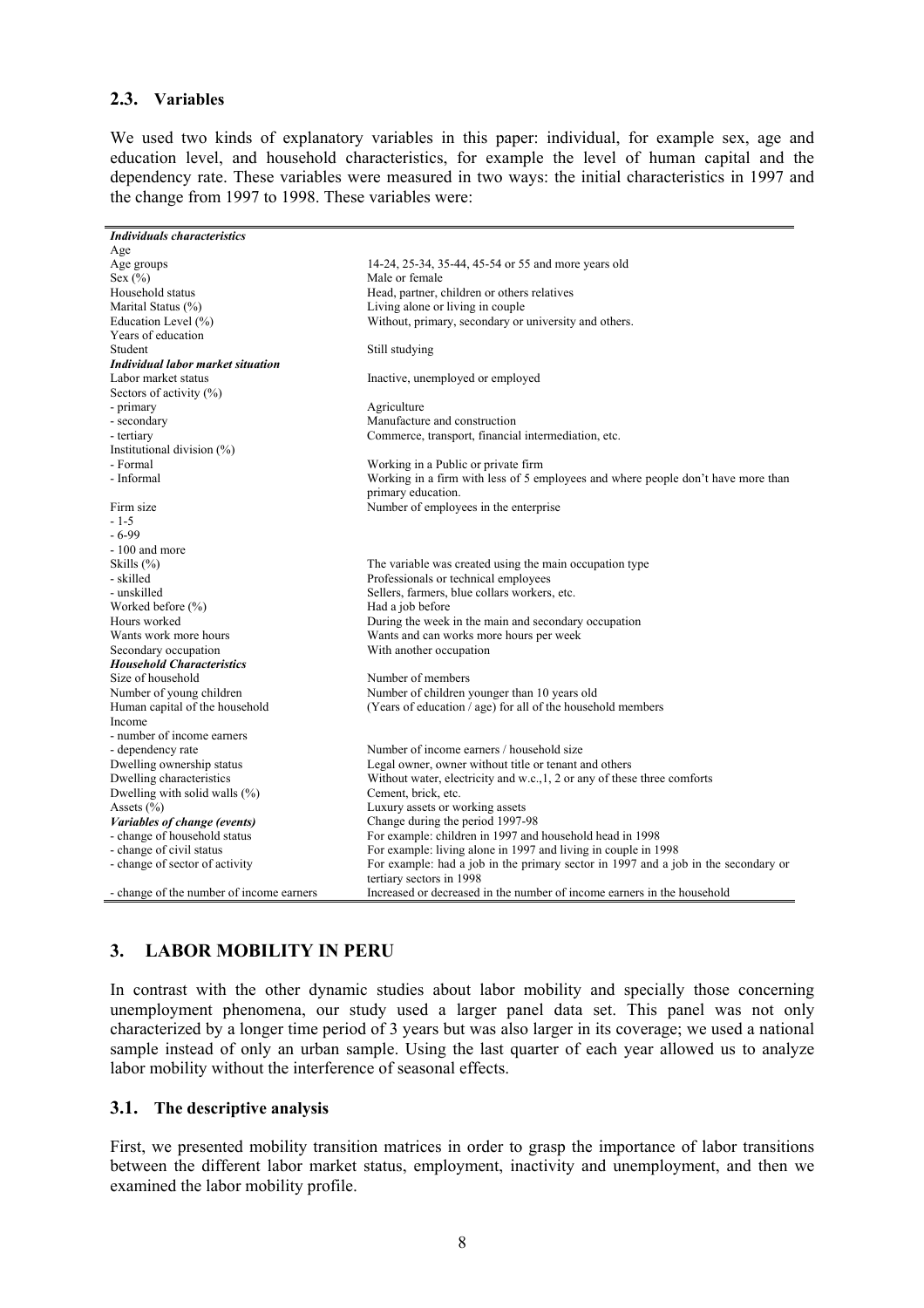#### 3.1.1. Observed characteristics of labor market mobility in Peru

In Table 2, we examined flows into and out of different labor market status as well as those that remain in the same labor market status throughout the 1998-99 period. First, we observed that, in Peru, labor mobility is very important, 27% of the working age population, and "permanent" unemployment is nearly non-existent and also "permanent" inactivity represent only 16% of observations. The most important transitions in the labor market occurred between employment and inactivity, 16%. Secondly, we observed that the level and characteristics of labor mobility differ between the urban and rural sectors. Labor mobility was higher in the urban sector. In this sector, transitions from employment to inactivity were predominant while the reverse was true in the rural sector, especially for women. Third, women seemed to be more "mobile" than men, especially in the rural sector.

These differences are related to their production and labor market characteristics. In the urban sector there are more salary workers and the effects of the labor market reform were larger. Moreover, the reservation wage for urban inactive people is higher than in rural areas, especially for the young and for the women. This may explain why we have a higher proportion of "permanent inactive" people, especially females, in the urban sector. In the rural sector, also families are larger and the proportion of agricultural producers is higher. Therefore, it is hard to differentiate between production and domestic activities. Because, most of these activities are agricultural, they are affected by seasonality. Individuals, especially the children and others relatives in the household move very easily from domestic to production activities (and vice versa). This explains why the proportion of permanently inactive people is relatively lower in this sector.

|                   |              |              | 1998-1999      |              |                |
|-------------------|--------------|--------------|----------------|--------------|----------------|
|                   | <b>Total</b> | Urban        |                | Rural        |                |
|                   |              | <b>Males</b> | <b>Females</b> | <b>Males</b> | <b>Females</b> |
| Immobility        |              |              |                |              |                |
| Always employed   | 56.2         | 60.3         | 40.6           | 85.3         | 54.7           |
| Always unemployed | 1.4          | 1.8          | 2.1            | 0.0          | 0.6            |
| Always inactive   | 15.7         | 11.8         | 24.5           | 3.6          | 15.6           |
| Total immobility  | 73.3         | 73.9         | 67.2           | 88.9         | 70.9           |
| <b>Mobility</b>   |              |              |                |              |                |
| Exit employment   |              |              |                |              |                |
| - to unemployment | 2.7          | 3.5          | 2.8            | 1.5          | 2.0            |
| - to inactivity   | 8.6          | 8.5          | 10.8           | 3.6          | 8.9            |
| Exit unemployment |              |              |                |              |                |
| - to employment   | 3.8          | 4.8          | 4.8            | 1.1          | 2.1            |
| - to inactivity   | 2.1          | 2.2          | 2.9            | 0.4          | 1.9            |
| Exit inactivity   |              |              |                |              |                |
| - to employment   | 7.2          | 4.8          | 8.5            | 4.1          | 12.6           |
| - to unemployment | 2.2          | 2.3          | 3.1            | 0.4          | 1.6            |
| Total mobility    | 26.6         | 26.1         | 32.9           | 11.1         | 29.1           |

#### **Table 2: Flows in the labor market during the period 1998-1999 (%)**

*Source:* ENAHO Panel 1997-99, build by the authors

In Tables 3 and 4, we analyzed labor mobility during three different periods (1997/98, 1997/99 and 1998/99). The lines refer to the labor status of the individuals in the first year, whereas the columns refer to the status of the same individuals one and two years later.

We observed that more than 70% of employees and 50% of inactive people did not change their labor market status in those years. The proportion of employees that transitioned directly from employment to inactivity is higher than the proportion of employees who entered or exited unemployment. We also confirmed that "permanent" unemployment was lower and that labor transitions were different in the rural and urban sectors. For example, in the rural sector, a higher proportion of unemployed and inactive people transited directly to employment. These transitions are consistent with the fact that, in the rural sector, "permanent" inactivity and "permanent" unemployment were relatively lower, especially for males.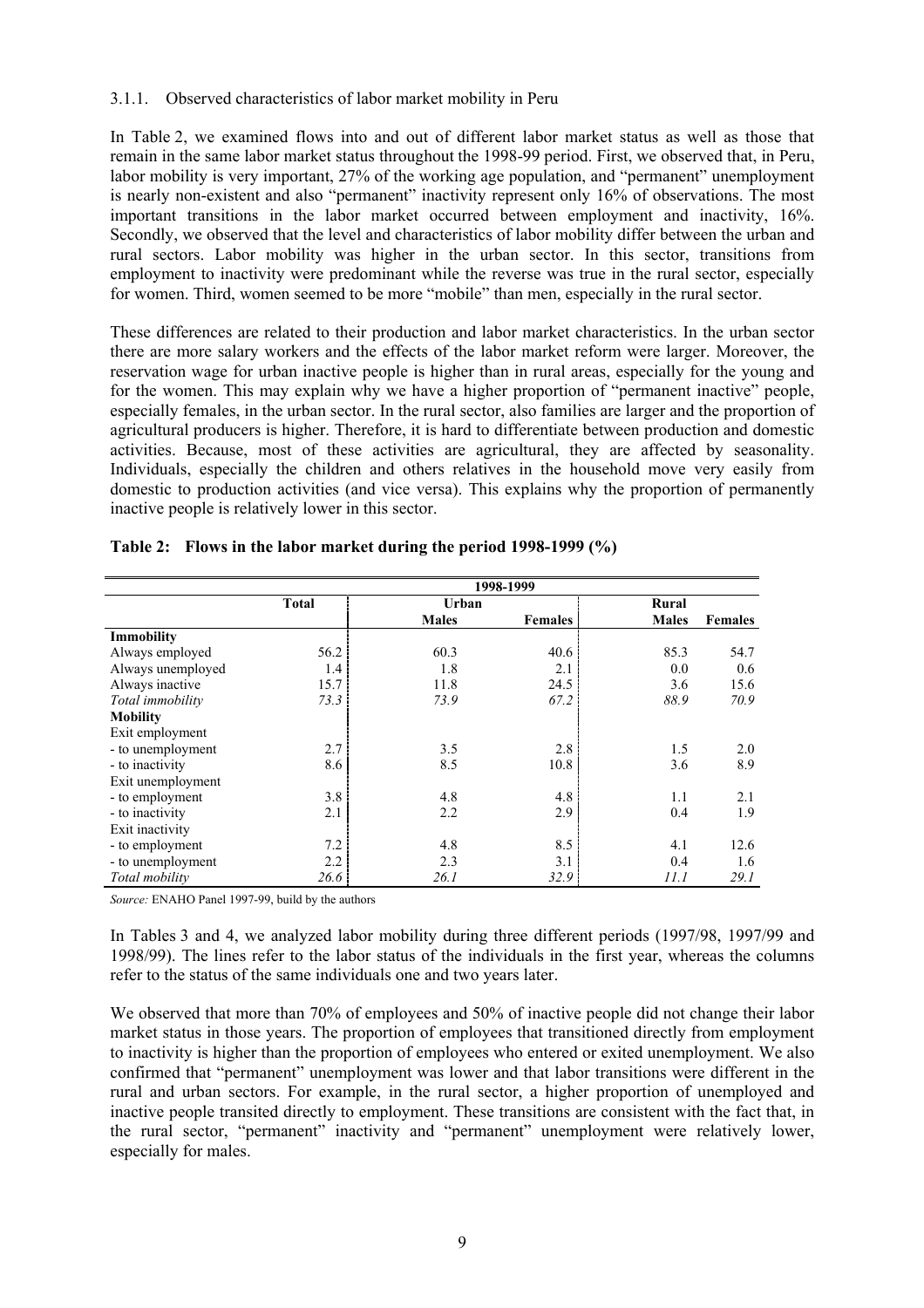We also observed the effects of the economic recession, which started in 1997, on the labor mobility. Labor market mobility changed between 1997-1998 and 1998-1999, especially in the urban sector. In this sector, in the latter period there were relatively fewer "permanent workers" and more "permanent inactive" people. The economic recession did not increase transitions from employment to unemployment but increased transitions from employment to inactivity. In the rural sector, the changes were less important but the differences between males and females were more pronounced. For males, the proportion of "permanent" workers was lower. There were more "permanent" inactive people and the proportion of "permanent" unemployed individuals was zero. At the same time, exits from employment increased whereas entries to employment decreased. The proportion of males who transitioned directly from unemployment to inactivity increased nearly threefold. For females we observed the opposite situation; and in particularly we observed an increase in the proportion of those who transitioned to employment.

|                |      |      | 1998 |       |              |      |         | 1999 |       |       |
|----------------|------|------|------|-------|--------------|------|---------|------|-------|-------|
| Years          | E    | U    | Ι    | Total | <b>Total</b> | E    | U       | Ι    | Total | Total |
|                |      |      |      |       | row          |      |         |      |       | row   |
| <b>Males</b>   |      |      |      |       |              |      |         |      |       |       |
| 1997           |      |      |      |       |              |      |         |      |       |       |
| E              | 87.5 | 6.6  | 5.9  | 100.0 | 72.3         | 82.9 | 5.1     | 12.1 | 100.0 | 69.9  |
| U              | 42.3 | 19.0 | 38.7 | 100.0 | 8.8:         | 48.4 | 14.4    | 37.1 | 100.0 | 7.6   |
| $\bf{I}$       | 28.7 | 13.3 | 58.0 | 100.0 | 18.9         | 31.2 | 14.4    | 54.5 | 100.0 | 22.5  |
| Total column   | 72.6 | 6.9  | 20.5 | 100.0 |              | 72.6 | 6.9     | 20.5 | 100.0 |       |
| 1998           |      |      |      |       |              |      |         |      |       |       |
| E              |      |      |      |       |              | 83.4 | 4.8     | 11.7 | 100.0 | 69.9  |
| U              |      |      |      |       |              | 54.4 | 20.4    | 25.2 | 100.0 | 7.6   |
| $\bf{I}$       |      |      |      |       |              | 25.3 | 12.2    | 62.5 | 100.0 | 22.5  |
| Total column   |      |      |      |       |              | 72.3 | $8.8\,$ | 18.9 | 100.0 |       |
|                |      |      |      |       |              |      |         |      |       |       |
| <b>Females</b> |      |      |      |       |              |      |         |      |       |       |
| 1997           |      |      |      |       |              |      |         |      |       |       |
| E              | 77.9 | 7.7  | 14.4 | 100.0 | 54.2         | 74.9 | 6.0     | 19.1 | 100.0 | 53.9  |
| U              | 30.8 | 23.7 | 45.5 | 100.0 | 9.8          | 33.2 | 23.1    | 43.6 | 100.0 | 8.0   |
| $\bf{I}$       | 23.4 | 9.9  | 66.7 | 100.0 | 36.1         | 26.6 | 7.8     | 65.9 | 100.0 | 38.2  |
| Total column   | 55.4 | 7.8  | 36.8 | 100.0 |              | 55.4 | 7.8     | 36.8 | 100.0 |       |
| 1998           |      |      |      |       |              |      |         |      |       |       |
| E              |      |      |      |       |              | 75.0 | 5.1     | 19.8 | 100.0 | 53.9  |
| U              |      |      |      |       |              | 49.1 | 21.1    | 29.9 | 100.0 | 8.0   |
| I              |      |      |      |       |              | 23.4 | 8.7     | 67.9 | 100.0 | 38.2  |
| Total column   |      |      |      |       |              | 54.2 | 9.8     | 36.1 | 100.0 |       |

|  | Table 3: Labor market transitions in the urban sector, 1997/98, 1997/99 and 1998/99 (%) |  |  |
|--|-----------------------------------------------------------------------------------------|--|--|
|--|-----------------------------------------------------------------------------------------|--|--|

*Source:* ENAHO Panel 1997-99, build by the authors

*Notes:*  $E =$  employed,  $U =$  unemployed and  $I =$  inactive.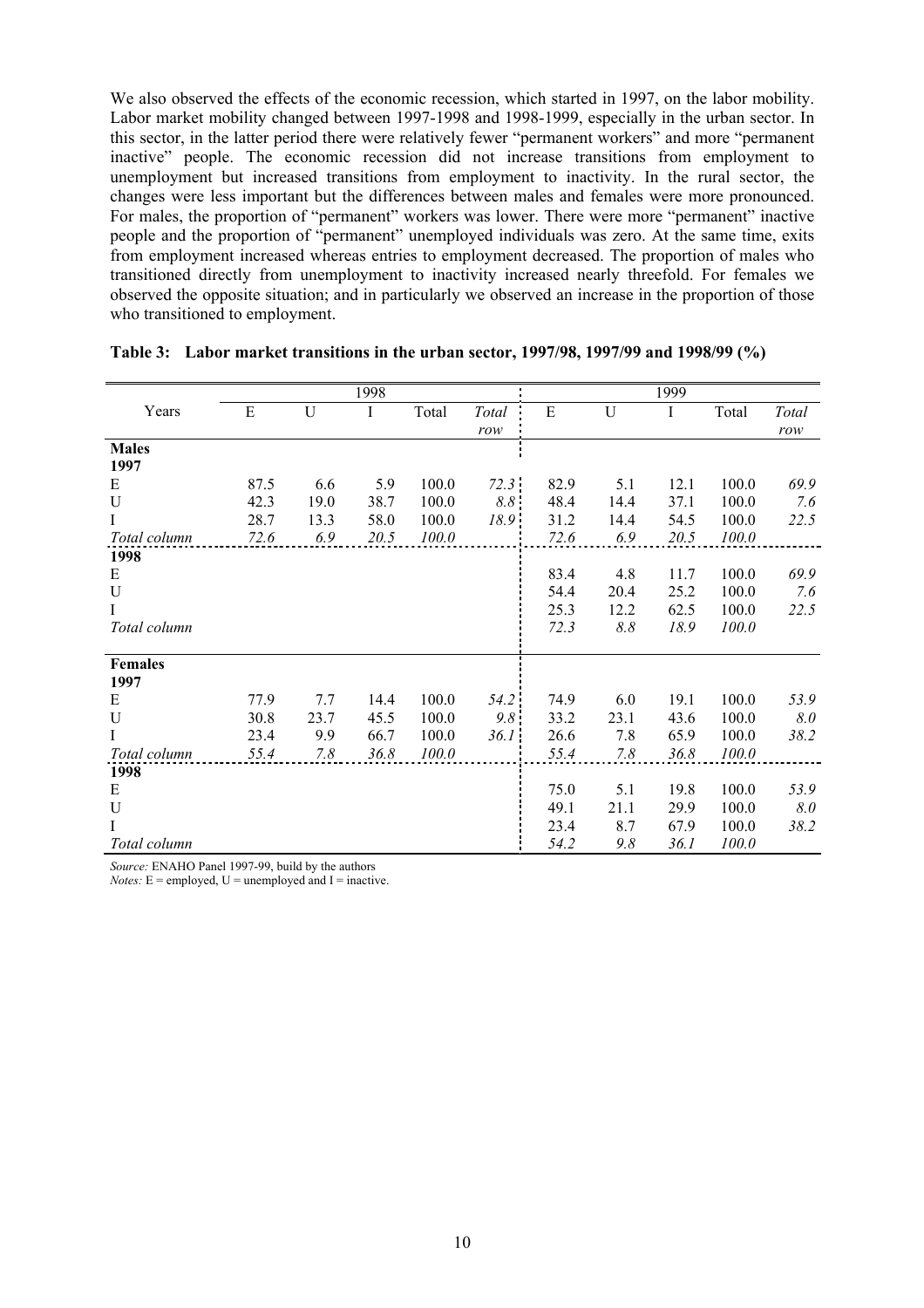| 1998         |      |             |      |              | 1999         |      |             |      |              |              |
|--------------|------|-------------|------|--------------|--------------|------|-------------|------|--------------|--------------|
| Years        | E    | $\mathbf U$ | I    | <b>Total</b> | <b>Total</b> | E    | $\mathbf U$ | I    | <b>Total</b> | <b>Total</b> |
|              |      |             |      |              | row          |      |             |      |              | row          |
| <b>Males</b> |      |             |      |              |              |      |             |      |              |              |
| 1997         |      |             |      |              |              |      |             |      |              |              |
| E            | 95.6 | 0.8         | 3.4  | 100.0        | 90.4         | 94.5 | 1.2         | 4.2  | 100.0        | 90.5         |
| U            | 85.5 | 4.9         | 9.6  | 100.0        | 1.6:         | 71.2 | 16.2        | 12.5 | 100.0        | 1.9          |
| I            | 52.4 | 6.7         | 40.9 | 100.0        | 8.1          | 64.2 | 3.9         | 31.9 | 100.0        | 7.7          |
| Total column | 72.6 | 6.9         | 20.5 | 100.0        |              | 86.3 | 2.0         | 11.7 | 100.0        |              |
| 1998         |      |             |      |              |              |      |             |      |              |              |
| E            |      |             |      |              |              | 94.4 | 1.6         | 4.0  | 100.0        | 90.5         |
| U            |      |             |      |              |              | 71.9 | 0.0         | 28.1 | 100.0        | 1.9          |
| Ι            |      |             |      |              |              | 50.4 | 4.9         | 44.7 | 100.0        | 7.7          |
| Total column |      |             |      |              |              | 90.4 | 1.6         | 8.1  | 100.0        |              |
| Females      |      |             |      |              |              |      |             |      |              |              |
| 1997         |      |             |      |              |              |      |             |      |              |              |
| Е            | 80.8 | 3.1         | 16.1 | 100.0        | 65.6         | 82.6 | 2.9         | 14.5 | 100.0        | 69.5         |
| U            | 37.0 | 20.6        | 42.4 | 100.0        | 4.6          | 46.4 | 16.6        | 37.0 | 100.0        | 4.2          |
| Ι            | 37.9 | 5.3         | 56.8 | 100.0        | 29.8         | 45.1 | 5.0         | 50.0 | 100.0        | 26.4         |
| Total column | 55.4 | 7.8         | 36.8 | 100.0        |              | 64.8 | 4.4         | 30.8 | 100.0        |              |
| 1998         |      |             |      |              |              |      |             |      |              |              |
| E            |      |             |      |              |              | 83.4 | 3.1         | 13.5 | 100.0        | 69.5         |
| U            |      |             |      |              |              | 46.2 | 12.5        | 41.3 | 100.0        | 4.2          |
| Ι            |      |             |      |              |              | 42.3 | 5.3         | 52.4 | 100.0        | 26.4         |
| Total column |      |             |      |              |              | 65.6 | 4.6         | 29.8 | 100.0        |              |

**Table 4: Labor market transitions in the rural sector, 1997/98, 1997/99 and 1998/99 (%)** 

*Source:* ENAHO Panel 1997-99, build by the authors

*Notes:*  $E =$  employed,  $U =$  unemployed and  $I =$  inactive.

In the previous sections, we observed that unemployment in the urban and rural sectors was very low and that most labor market transitions occurred between employment and inactivity. The small number of unemployed people forced us, in what follows, to merge the inactive and unemployed people. This aggregation can be also justified by the Peruvian unemployment characteristics, observed before, and especially by the fact that Peruvians do not have a particular interest in declaring themselves as unemployed or as inactive (there is no unemployment benefit system).

Figures 2 and 3 below show how complex labor market transitions can be in Peru and highlight differences between urban and rural sectors. It is interesting to note that nearly 21% of individuals in the urban sector but only 9% in the rural sector could be considered as "permanently not working" (inactive or unemployed) in each of the years of the observed period. These individuals can be referred to as the hard core of "permanent" inactive people, representing respectively over two-thirds and a half of all inactive individuals observed each year.

In 1999, almost half of inactive individuals in the two sectors were in fact "transient inactive"-persons experiencing some labor market transition during the three-year period. Static unemployment rates had low sensitivity to macroeconomic fluctuations, in part because they were absorbed by transient inactives. The almost constant percentage of non-working people observed each year is in fact the net result of compensating inflows and outflows of working and non-working individuals. Individuals permanently employed represented only 44% in the urban, and 62% in the rural working age population. We also observed that the longer the individual remains in the "non working" status, the lower his probability of re-entering the working status.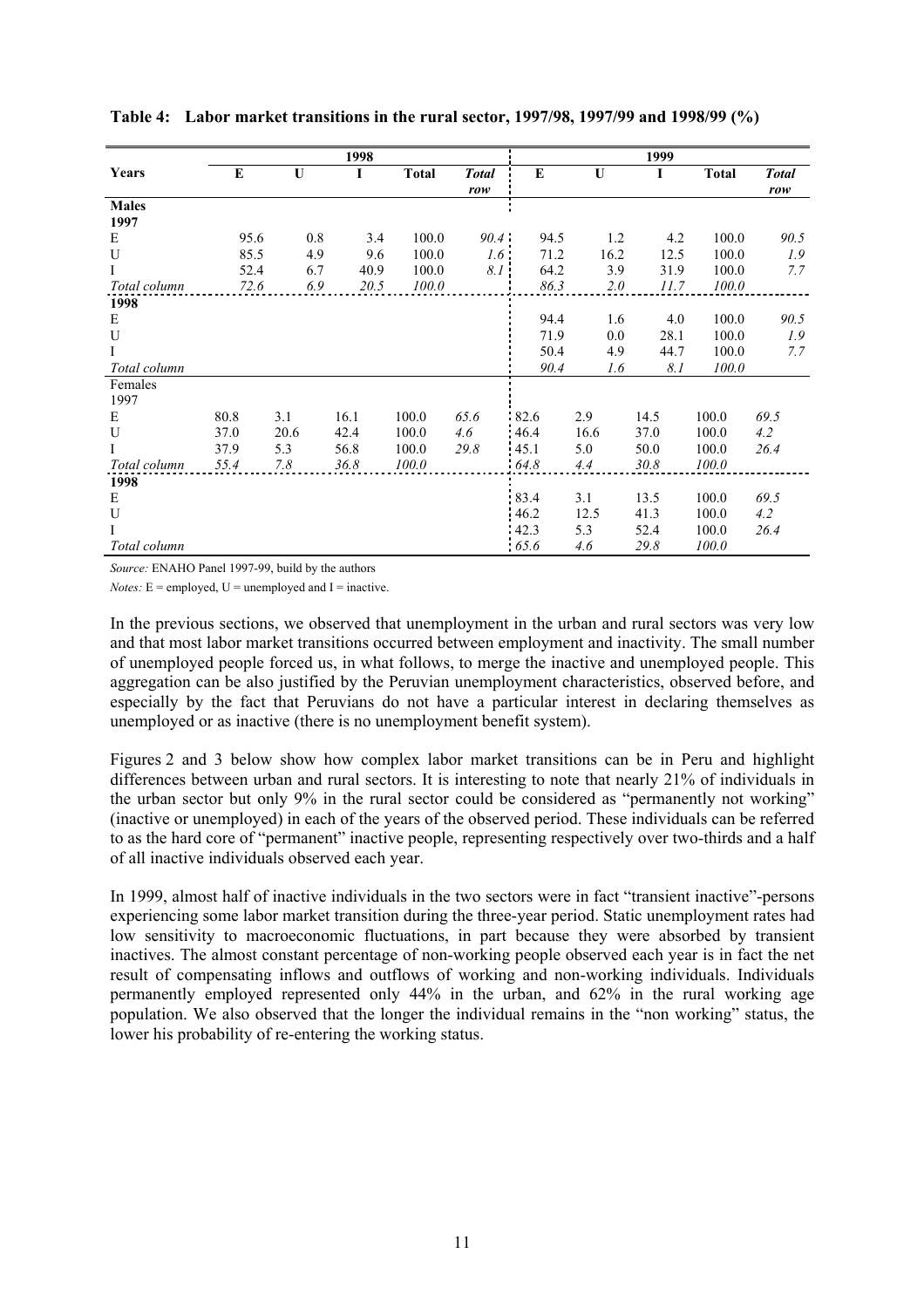

**Figure 2: Entry and exit urban labor market flows 1997-1999** 

*Source:* ENAHO Panel 1997-99, build by the authors





*Source:* ENAHO Panel 1997-99, build by the authors.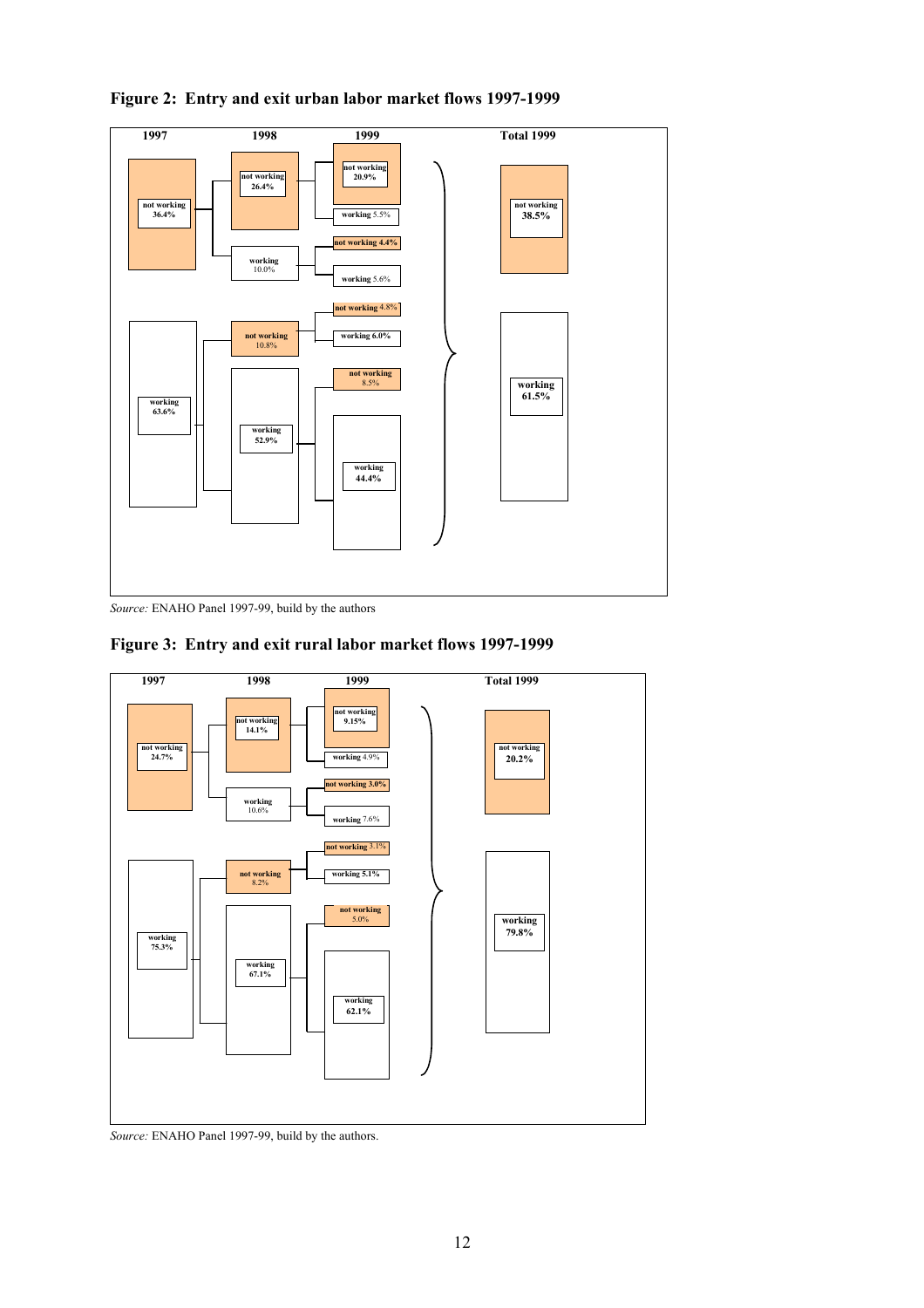#### 3.1.2. Labor mobility profile

We made dynamic labor market profiles showing the incidence of labor mobility according to individual demographic and economic characteristics.

We obtained a profile of "mobile" people- i.e. people who went out or into employment- "permanent" inactive or unemployed people and those who are "always" employed. This exercise was particularly useful to characterize these different populations, but it could not examine causality between individual characteristics and the different labor market transitions. The specific effects of the different variables were examined later in the econometric part of the paper.

In Tables 5 and 6 we presented these profiles for urban and rural sectors and, in addition, we tested for means differences. For example, in the urban sector, the profile of individuals in a status of "permanent" inactivity (and unemployment) relative to those in a status of "permanent employment", corresponds on average to younger individuals and to a higher proportion of women. Therefore, these individuals were less likely to be heads of household or to live as couples, but they were more likely to be children. They lived in smaller households and in households where the number of children younger than 10 was smaller. Moreover, a smaller proportion of these people completed primary education and a larger proportion were still students. Regarding the labor market status of the "permanent inactive" people the year before, the proportion of these people who were already inactive or unemployed was higher and the proportion that were employees, lower. Also, "permanent inactive" people were less skilled and worked fewer hours but were also less likely to have a secondary job. Finally, the "permanently" inactive people seemed to have a relatively higher standard of living. They lived in households with a higher number of income earners and most of them had working assets.

In the rural sector, the profile of "permanent inactive" people was quite different. In Particular, relative to "permanent" workers, these individuals were more likely to be children or partners and others relative. The proportion that was already inactive or unemployed was very high. They were also likely to work in the informal sector.

The profile of "mobile" individuals was similar to the profile of "permanent inactive" people. In particular, both groups were relatively young and included a higher proportion of women. But there were also some differences. In the urban sector, the proportion of "mobile" people with secondary education was higher. Individuals leaving the employment status (S) came from households with a higher level of human capital and a lower dependency rate. They had more luxury and working assets and lived in better dwellings. The proportion of those who were employed before was lower and the proportion of those who were inactive was higher. Finally, "mobile" urban individuals had informal jobs more often and worked in small enterprises.

In the rural sector, the profile of "mobile" and permanent inactive was almost the same. The only important difference was that "mobile" rural individuals were less likely to have jobs in the secondary sector than "permanent" employees. Rather, they were more likely to be tertiary sector employees.

We also observed some differences between individuals entering the labor market compared to those leaving it. In the urban sector, labor market entrants (E) were likely to be heads of household and less likely to be partners. Therefore, they were more likely to live in households with more children younger than 10 years old and in households with a lower level of human capital. Moreover, they were more likely to have completed their studies and to be obliged to have a secondary job. Finally, they seemed to have relatively lower standards of living and fewer assets.

In the rural sector, differences between the two kinds of "mobile" people were almost the same as in the urban sector. The only differences were that entrants had higher probabilities of being children than those leaving the employment status. Also, they were employed more often in the secondary sector and they worked relatively more hours per week.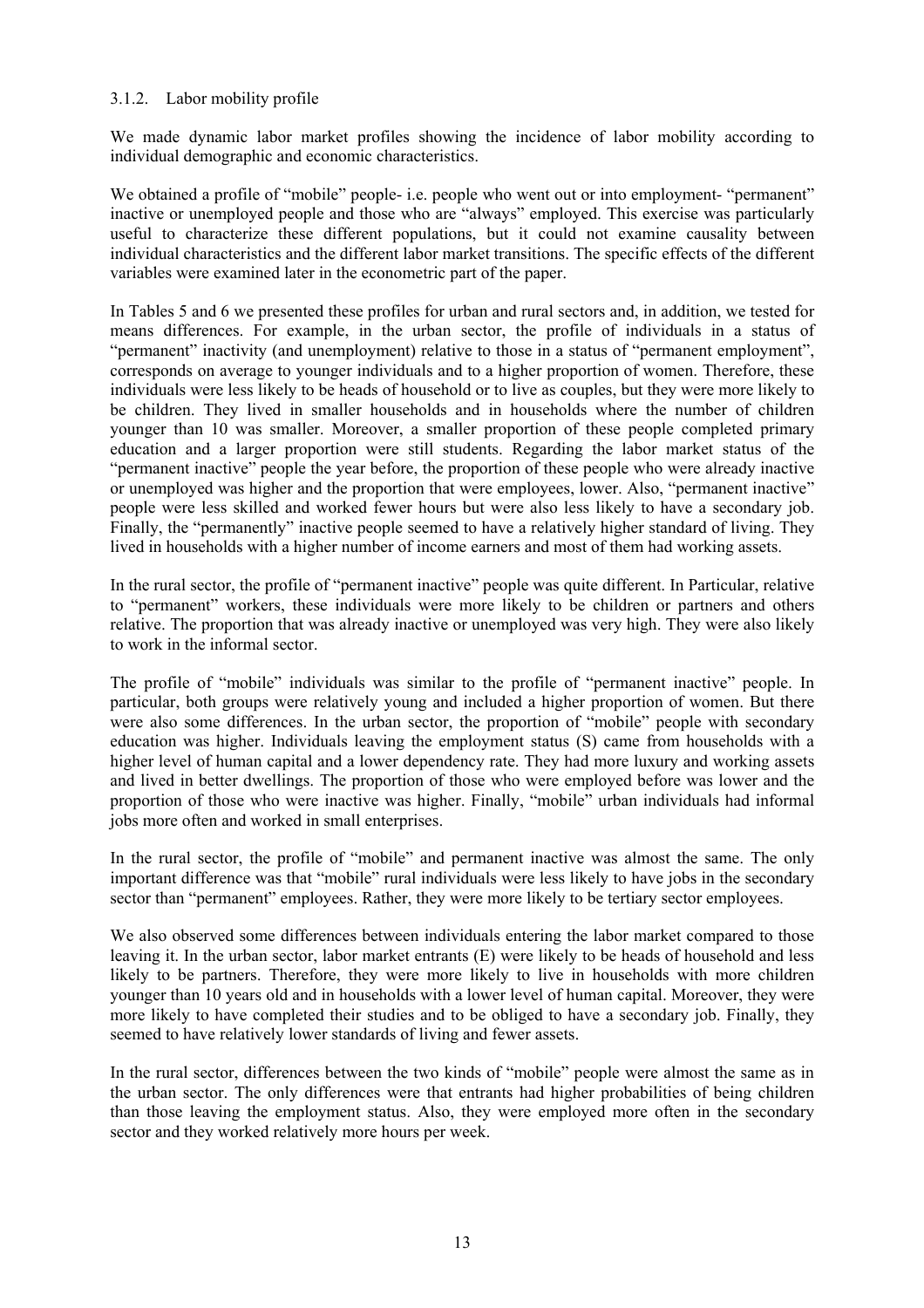| Table 5: Urban labor market mobility between 1998 and 1999 by individual characteristics in |  |  |
|---------------------------------------------------------------------------------------------|--|--|
| 1997                                                                                        |  |  |

|                                                 |            | No mobility    | <b>Mobility</b>  |                   |            |
|-------------------------------------------------|------------|----------------|------------------|-------------------|------------|
| Individuals characteristics                     | $\bf{O}$   |                | S                | E                 | Total      |
| Age                                             | 36.7       | $32.3***$      | 29.5***          | 29.9***           | 33.5       |
| Age groups (%)                                  |            |                |                  |                   |            |
| $-14-24$                                        | 18.8       | 39.1***        | 54.3***          | 50.1***           | 34.1       |
| $-25-34$                                        | 26.2       | 22.1           | $12.7***$        | $16.8***$         | 21.1       |
| $-35-44$                                        | 26.9       | $16.7***$      | $10.7***$        | $13.0***$         | 19.9       |
| $-45-54$                                        | 19.4       | $13.3**$       | $11.3***$        | $10.4***$         | 15.6       |
| - 55 and more                                   | 8.6        | 8.9            | $11.0*$          | 9.2               | 9.3        |
| $Sex$ (%)                                       |            |                |                  |                   |            |
| - male                                          | 57.5       | 44.7***        | 33.6***          | 39.7***           | 47.7       |
| - female                                        | 42.5       | 66.4***        | 55.3***          | $60.3***$         | 52.3       |
| Household head (%)                              | 45.6       | 22.5***        | $6.8***$         | 20.9***           | 29.8       |
|                                                 |            |                |                  | $^{+++}$          |            |
| Partner (%)                                     | 21.5       | 24.8           | $32.2***$        | 24.4              | 25.0       |
|                                                 |            |                |                  | $^{++}$           |            |
| Children (%)                                    | 25.0       | 46.9***        | $50.1***$        | 46.8***           | 36.7       |
| Others relatives                                | 7.9<br>5.4 | 5.8<br>$6.0**$ | $10.9*$<br>5.9** | 8.0<br>$6.0***$   | 8.4<br>5.7 |
| Size of household                               |            |                |                  |                   |            |
| Marital Status (%)                              | 37.2       | 54.3***        | 59.9***          | 57.1***           | 47.5       |
| - living alone                                  | 62.8       | 45.7***        | 40.1***          | 42.9***           | 52.5       |
| - living as a couple                            |            |                |                  |                   |            |
| Number of children with less than 10 years      | 0.85       | $0.66***$      | $0.64***$        | 0.91<br>$^{+++}$  | 0.78       |
| old                                             |            |                |                  |                   |            |
| Education (%)                                   | 3.0        | 3.8            | $5.4**$          | 4.0               | 3.8        |
| - no education                                  | 24.4       | 18.4**         | $20.1**$         | 20.4              | 21.8       |
| - primary education<br>- secondary education    | 42.5       | 46.4           | 56.2***          | 55.9              | 48.1       |
| - university and others                         | 30.5       | 31.4           | 18.4***          | $19.7***$         | 26.2       |
|                                                 | 8.6        | 24.6***        | 41.8***          | 32.6***           | 21.9       |
| Student (%)                                     |            |                |                  | $++$              |            |
|                                                 | 0.51       | 0.52           | $0.54***$        | 0.50              | 0.52       |
| Human capital of the household (ratio)          |            |                |                  | $^{+++}$          |            |
|                                                 |            |                |                  |                   |            |
| Labor market situation                          | 88.8       | $65.9***$      | 18.5***          | 52.1***           | 63.6       |
| - employed                                      |            |                |                  | $^{+++}$          |            |
|                                                 | 3.5        | $7.0**$        | 13.8***          | $10.4***$         | 7.4        |
| - unemployed                                    | 7.7        | $27.1***$      | 67.7***          | 37.5***           | 29.0       |
| - inactive                                      |            |                |                  | $^{+++}$          |            |
|                                                 |            |                |                  |                   |            |
| Sectors of activity (%)<br>- primary            | 7.7        | 7.8            | 6.6              | 9.8               | 7.9        |
|                                                 | 19.5       | 17.5           | 22.2             | 19.4              | 19.4       |
| - secondary                                     | 72.7       | 74.6           | 71.2             | 70.8              | 72.7       |
| - tertiary<br><i>Institutional division (%)</i> |            |                |                  |                   |            |
| - public                                        | 13.7       | 9.5            | $4.0***$         | $4.6***$          | 11.6       |
| - formal                                        | 38.5       | 42.9           | 40.1             | 32.6              | 38.6       |
| - informal                                      | 47.8       | 47.6           | 55.9*            | 62.9***           | 49.8       |
| Skills (%)                                      |            |                |                  |                   |            |
| - skilled                                       | 29.1       | $22.5***$      | $15.1***$        | $18.5***$         | 26.1       |
| - unskilled                                     | 70.9       | $77.5***$      | 84.9*            | 81.5***           | 73.9       |
| Firm size (number of employees)                 |            |                |                  |                   |            |
| $-1 - 5$                                        | 59.7       | 63.4           | 72.6***          | 75.3***           | 62.7       |
| $-6-99$                                         | 17.0       | 18.7           | 16.7             | 17.5              | 17.2       |
| - 100 and more                                  | 23.3       | 17.9           | 10.8***          | $7.3***$          | 20.1       |
| Worked before (%)                               | 81.8       | 80.7           | 62.5***          | 74.1***           | 75.8       |
|                                                 |            |                |                  | $^{+++}$          |            |
| Hours worked                                    | 50.9       | 42.4***        | 35.0***          | 37.6***           | 47.4       |
| Wants to work more hours $(\%)$                 | 45.4       | 46.8           | 51.0             | 53.8**            | 46.8       |
| Has a secondary job                             | 14.3       | $5.6***$       | $1.4***$         | $6.2***$          | 9.0        |
|                                                 |            |                |                  | $^{+++}$          |            |
| Income                                          |            |                |                  |                   |            |
| - number of income earners                      | 2.6        | $2.9**$        | 2.5              | 2.6               | 2.6        |
| - dependency rate                               | 0.50       | 0.51           | $0.44***$        | $0.46***$         | 0.48       |
| Dwelling ownership status (%)                   |            |                |                  |                   |            |
| - legal owner                                   | 72.3       | 70.9           | 73.9             | 76.4              | 73.0       |
| - owner without title                           | 6.2        | 6.6            | 4.7              | 5.4               | 5.8        |
| - tenant and others                             | 21.5       | 22.6           | 21.4             | 18.2              | 21.2       |
| Dwelling characteristics (%)                    |            |                |                  |                   |            |
| - no water, electr, wc                          | 3.5        | 2.9            | $1.8***$         | $5.5**$           | 3.2        |
|                                                 |            |                |                  | $^{++}$           |            |
| - 1 confort/3                                   | 17.0       | 18.2           | $13.9*$          | 18.6              | 16.6       |
|                                                 |            |                |                  | $\qquad \qquad +$ |            |
| $-2$ confort/3                                  | 15.7       | 14.7           | $12.2**$         | 15.8              | 14.7       |
| - has water, electr, wc                         | 63.8       | 64.2           | 72.1***          | 60.2              | 65.5       |
|                                                 |            |                |                  | $^{+++}$          |            |
| Dwelling with solid walls (%)                   | 62.2       | 66.2           | 66.9**           | 62.8              | 64.0       |
| Assets (%)                                      |            |                |                  |                   |            |
| - luxury assets                                 | 61.7       | 61.4           | 68.1***          | 56.0**            | 62.6       |
|                                                 |            |                |                  | $^{+++}$          |            |
| - working assets                                | 44.4       | $50.5*$        | 50.5**           | 42.7              | 46.6       |
|                                                 |            |                |                  | $^{++}$           |            |

Source: ENAHO Panel 1997-99, calculated by authors<br>O = "always employed", I = "permanent" inactive, E = entry into employment and S = exit out of employment.<br>O = "always employed", I = "permanent" inactive, E = entry into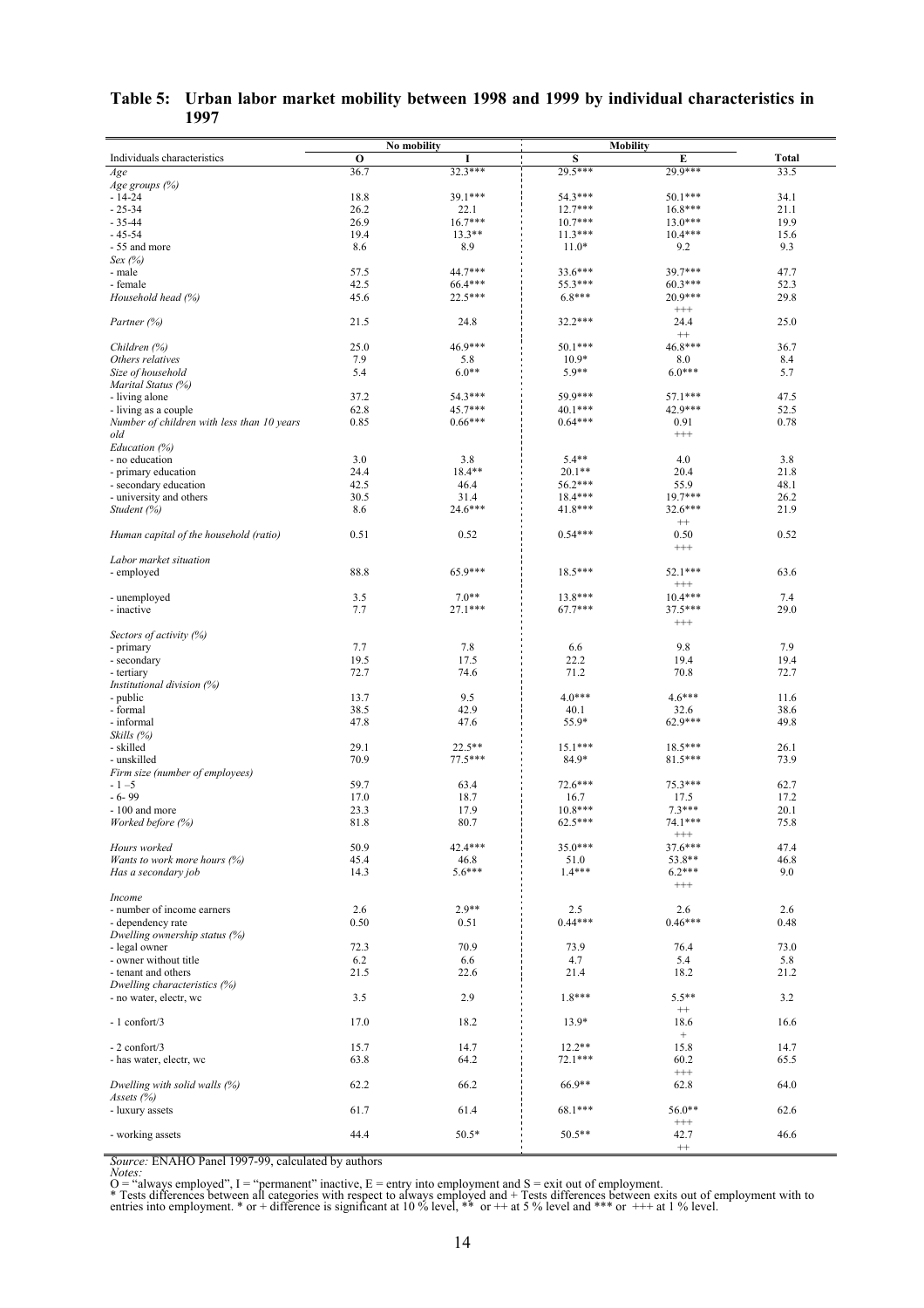| $\mathbf{o}$<br>${\bf S}$<br><b>Total</b><br>T<br>E<br><b>Individuals characteristics</b><br>$31.0***$<br>35.9<br>$27.6***$<br>28.5***<br>33.8<br>Age<br>Age groups (%)<br>23.2<br>39.5***<br>$-14-24$<br>53.6***<br>46.3***<br>30.6<br>24.1<br>$-25-34$<br>24.6<br>27.7<br>$18.7**$<br>24.2<br>$\qquad \qquad +$<br>$12.2***$<br>$15.8***$<br>$-35-44$<br>24.8<br>$10.7***$<br>21.1<br>16.2<br>$7.1***$<br>$10.3**$<br>$8.4***$<br>$-45-54$<br>14.0<br>- 55 and more<br>11.2<br>$6.7***$<br>$5.3***$<br>10.2<br>13.5<br>Sex(%)<br>59.9<br>30.9***<br>49.0<br>$17.8***$<br>25.3***<br>- male<br>$^{++}$<br>74.7***<br>40.1<br>69.1***<br>51.0<br>$82.2***$<br>- female<br>$^{++}$<br>4.9***<br>45.6<br>$11.1***$<br>$1.5***$<br>33.4<br>Household head (%)<br>$^{++}$<br>25.6<br>44.2 ***<br>$41.7***$<br>$40.7***$<br>30.6<br>Partner (%)<br>25.6<br>39.4***<br>43.0***<br>31.7<br>52.3***<br>Children (%)<br>$^{++}$<br>$7.8**$<br>$7.9**$<br>3.3<br>$3.3*$<br>4.4<br>Others relatives<br>5.9<br>$6.3**$<br>$6.5***$<br>$6.3**$<br>6.1<br>Size of household<br><b>Marital Status (%)</b><br>45.0***<br>33.2<br>$55.7***$<br>$50.1***$<br>38.6<br>- living alone<br>55.0***<br>44.3 ***<br>49.9***<br>66.8<br>61.4<br>- living as a couple<br>1.54<br>1.58<br>1.42<br>1.40<br>1.52<br>Number of children with less than<br>10 years old<br><b>Education</b> (%)<br>18.4<br>17.1<br>$15.5***$<br>18.1<br>20.1<br>- no education<br>58.3<br>56.7<br>47.9**<br>51.7*<br>56.2<br>- primary education<br>20.6<br>21.9<br>35.6***<br>26.1<br>22.7<br>- secondary education<br>2.7<br>2.9<br>4.3<br>2.1<br>- university and others<br>4.0<br>$24.1***$<br>$23.2***$<br>8.4<br>32.8***<br>14.1<br>Student (%)<br>$^{++}$<br>0.27<br>$0.32***$<br>$0.30*$<br>0.28<br>0.28<br>Human capital of the household<br>(ratio)<br><b>Labor market situation</b><br>89.1<br>62.2***<br>25.0***<br>$51.1***$<br>75.3<br>- employed<br>$^{+++}$<br>1.9<br>$9.6***$<br>3.2<br>4.0<br>4.0<br>- unemployed<br>$^{++}$<br>9.0<br>33.8***<br>44.9***<br>21.5<br>65.4***<br>- inactive<br>$^{+++}$<br>Sectors of activity (%)<br>79.1<br>68.4**<br>76.0<br>78.1<br>76.8<br>- primary<br>$2.1***$<br>7.7<br>7.4<br>7.2<br>7.4<br>- secondary<br>$^{++}$<br>16.7<br>13.1<br>24.2<br>$21.1**$<br>14.5<br>- tertiary<br>Institutional division (%)<br>2.2<br>$0.6**$<br>3.8<br>2.2<br>2.3<br>- public<br>$8.9**$<br>16.4<br>- formal<br>14.9<br>23.5<br>16.4<br>81.2<br>$87.3*$<br>81.3<br>84.5<br>74.3<br>- informal<br>Skills (%)<br>2.2<br>3.2<br>$0.6*$<br>2.7<br>2.2<br>- skilled<br>97.8<br>96.8<br>99.4*<br>97.8<br>- unskilled<br>97.3<br>63.8***<br>68.5**<br>Worked before (%)<br>75.4<br>72.9<br>73.1<br>$34.8***$<br>29.0***<br>35.5***<br>43.9<br>42.1<br><b>Hours</b> worked<br>$^{+++}$<br>28.7**<br>39.4<br>18.8***<br>28.8**<br>37.1<br><i>Wants to work more hours <math>(\%)</math></i><br>$\begin{array}{c} + \end{array}$<br><i>Income</i><br>- number of income earners<br>1.84<br>1.94<br>1.85<br>1.88<br>1.85<br>$0.32***$<br>0.35<br>0.35<br>$0.32**$<br>0.34<br>- dependency rate<br>Dwelling with solid walls (%)<br>4.7<br>2.8<br>$7.1*$<br>5.0<br>6.5<br>Assets $(%)$<br>11.8<br>9.4<br>14.8**<br>- luxury assets<br>11.4<br>10.5<br>28.5<br>31.1<br>31.2<br>$36.1**$<br>29.8<br>- working assets | No mobility | <b>Mobility</b> |  |
|---------------------------------------------------------------------------------------------------------------------------------------------------------------------------------------------------------------------------------------------------------------------------------------------------------------------------------------------------------------------------------------------------------------------------------------------------------------------------------------------------------------------------------------------------------------------------------------------------------------------------------------------------------------------------------------------------------------------------------------------------------------------------------------------------------------------------------------------------------------------------------------------------------------------------------------------------------------------------------------------------------------------------------------------------------------------------------------------------------------------------------------------------------------------------------------------------------------------------------------------------------------------------------------------------------------------------------------------------------------------------------------------------------------------------------------------------------------------------------------------------------------------------------------------------------------------------------------------------------------------------------------------------------------------------------------------------------------------------------------------------------------------------------------------------------------------------------------------------------------------------------------------------------------------------------------------------------------------------------------------------------------------------------------------------------------------------------------------------------------------------------------------------------------------------------------------------------------------------------------------------------------------------------------------------------------------------------------------------------------------------------------------------------------------------------------------------------------------------------------------------------------------------------------------------------------------------------------------------------------------------------------------------------------------------------------------------------------------------------------------------------------------------------------------------------------------------------------------------------------------------------------------------------------------------------------------------------------------------------------------------------------------------------------------------------------------------------------------------------------------------------------------------------------------------------------------------------------------------------------------------------------------------------------------------|-------------|-----------------|--|
|                                                                                                                                                                                                                                                                                                                                                                                                                                                                                                                                                                                                                                                                                                                                                                                                                                                                                                                                                                                                                                                                                                                                                                                                                                                                                                                                                                                                                                                                                                                                                                                                                                                                                                                                                                                                                                                                                                                                                                                                                                                                                                                                                                                                                                                                                                                                                                                                                                                                                                                                                                                                                                                                                                                                                                                                                                                                                                                                                                                                                                                                                                                                                                                                                                                                                                   |             |                 |  |
|                                                                                                                                                                                                                                                                                                                                                                                                                                                                                                                                                                                                                                                                                                                                                                                                                                                                                                                                                                                                                                                                                                                                                                                                                                                                                                                                                                                                                                                                                                                                                                                                                                                                                                                                                                                                                                                                                                                                                                                                                                                                                                                                                                                                                                                                                                                                                                                                                                                                                                                                                                                                                                                                                                                                                                                                                                                                                                                                                                                                                                                                                                                                                                                                                                                                                                   |             |                 |  |
|                                                                                                                                                                                                                                                                                                                                                                                                                                                                                                                                                                                                                                                                                                                                                                                                                                                                                                                                                                                                                                                                                                                                                                                                                                                                                                                                                                                                                                                                                                                                                                                                                                                                                                                                                                                                                                                                                                                                                                                                                                                                                                                                                                                                                                                                                                                                                                                                                                                                                                                                                                                                                                                                                                                                                                                                                                                                                                                                                                                                                                                                                                                                                                                                                                                                                                   |             |                 |  |
|                                                                                                                                                                                                                                                                                                                                                                                                                                                                                                                                                                                                                                                                                                                                                                                                                                                                                                                                                                                                                                                                                                                                                                                                                                                                                                                                                                                                                                                                                                                                                                                                                                                                                                                                                                                                                                                                                                                                                                                                                                                                                                                                                                                                                                                                                                                                                                                                                                                                                                                                                                                                                                                                                                                                                                                                                                                                                                                                                                                                                                                                                                                                                                                                                                                                                                   |             |                 |  |
|                                                                                                                                                                                                                                                                                                                                                                                                                                                                                                                                                                                                                                                                                                                                                                                                                                                                                                                                                                                                                                                                                                                                                                                                                                                                                                                                                                                                                                                                                                                                                                                                                                                                                                                                                                                                                                                                                                                                                                                                                                                                                                                                                                                                                                                                                                                                                                                                                                                                                                                                                                                                                                                                                                                                                                                                                                                                                                                                                                                                                                                                                                                                                                                                                                                                                                   |             |                 |  |
|                                                                                                                                                                                                                                                                                                                                                                                                                                                                                                                                                                                                                                                                                                                                                                                                                                                                                                                                                                                                                                                                                                                                                                                                                                                                                                                                                                                                                                                                                                                                                                                                                                                                                                                                                                                                                                                                                                                                                                                                                                                                                                                                                                                                                                                                                                                                                                                                                                                                                                                                                                                                                                                                                                                                                                                                                                                                                                                                                                                                                                                                                                                                                                                                                                                                                                   |             |                 |  |
|                                                                                                                                                                                                                                                                                                                                                                                                                                                                                                                                                                                                                                                                                                                                                                                                                                                                                                                                                                                                                                                                                                                                                                                                                                                                                                                                                                                                                                                                                                                                                                                                                                                                                                                                                                                                                                                                                                                                                                                                                                                                                                                                                                                                                                                                                                                                                                                                                                                                                                                                                                                                                                                                                                                                                                                                                                                                                                                                                                                                                                                                                                                                                                                                                                                                                                   |             |                 |  |
|                                                                                                                                                                                                                                                                                                                                                                                                                                                                                                                                                                                                                                                                                                                                                                                                                                                                                                                                                                                                                                                                                                                                                                                                                                                                                                                                                                                                                                                                                                                                                                                                                                                                                                                                                                                                                                                                                                                                                                                                                                                                                                                                                                                                                                                                                                                                                                                                                                                                                                                                                                                                                                                                                                                                                                                                                                                                                                                                                                                                                                                                                                                                                                                                                                                                                                   |             |                 |  |
|                                                                                                                                                                                                                                                                                                                                                                                                                                                                                                                                                                                                                                                                                                                                                                                                                                                                                                                                                                                                                                                                                                                                                                                                                                                                                                                                                                                                                                                                                                                                                                                                                                                                                                                                                                                                                                                                                                                                                                                                                                                                                                                                                                                                                                                                                                                                                                                                                                                                                                                                                                                                                                                                                                                                                                                                                                                                                                                                                                                                                                                                                                                                                                                                                                                                                                   |             |                 |  |
|                                                                                                                                                                                                                                                                                                                                                                                                                                                                                                                                                                                                                                                                                                                                                                                                                                                                                                                                                                                                                                                                                                                                                                                                                                                                                                                                                                                                                                                                                                                                                                                                                                                                                                                                                                                                                                                                                                                                                                                                                                                                                                                                                                                                                                                                                                                                                                                                                                                                                                                                                                                                                                                                                                                                                                                                                                                                                                                                                                                                                                                                                                                                                                                                                                                                                                   |             |                 |  |
|                                                                                                                                                                                                                                                                                                                                                                                                                                                                                                                                                                                                                                                                                                                                                                                                                                                                                                                                                                                                                                                                                                                                                                                                                                                                                                                                                                                                                                                                                                                                                                                                                                                                                                                                                                                                                                                                                                                                                                                                                                                                                                                                                                                                                                                                                                                                                                                                                                                                                                                                                                                                                                                                                                                                                                                                                                                                                                                                                                                                                                                                                                                                                                                                                                                                                                   |             |                 |  |
|                                                                                                                                                                                                                                                                                                                                                                                                                                                                                                                                                                                                                                                                                                                                                                                                                                                                                                                                                                                                                                                                                                                                                                                                                                                                                                                                                                                                                                                                                                                                                                                                                                                                                                                                                                                                                                                                                                                                                                                                                                                                                                                                                                                                                                                                                                                                                                                                                                                                                                                                                                                                                                                                                                                                                                                                                                                                                                                                                                                                                                                                                                                                                                                                                                                                                                   |             |                 |  |
|                                                                                                                                                                                                                                                                                                                                                                                                                                                                                                                                                                                                                                                                                                                                                                                                                                                                                                                                                                                                                                                                                                                                                                                                                                                                                                                                                                                                                                                                                                                                                                                                                                                                                                                                                                                                                                                                                                                                                                                                                                                                                                                                                                                                                                                                                                                                                                                                                                                                                                                                                                                                                                                                                                                                                                                                                                                                                                                                                                                                                                                                                                                                                                                                                                                                                                   |             |                 |  |
|                                                                                                                                                                                                                                                                                                                                                                                                                                                                                                                                                                                                                                                                                                                                                                                                                                                                                                                                                                                                                                                                                                                                                                                                                                                                                                                                                                                                                                                                                                                                                                                                                                                                                                                                                                                                                                                                                                                                                                                                                                                                                                                                                                                                                                                                                                                                                                                                                                                                                                                                                                                                                                                                                                                                                                                                                                                                                                                                                                                                                                                                                                                                                                                                                                                                                                   |             |                 |  |
|                                                                                                                                                                                                                                                                                                                                                                                                                                                                                                                                                                                                                                                                                                                                                                                                                                                                                                                                                                                                                                                                                                                                                                                                                                                                                                                                                                                                                                                                                                                                                                                                                                                                                                                                                                                                                                                                                                                                                                                                                                                                                                                                                                                                                                                                                                                                                                                                                                                                                                                                                                                                                                                                                                                                                                                                                                                                                                                                                                                                                                                                                                                                                                                                                                                                                                   |             |                 |  |
|                                                                                                                                                                                                                                                                                                                                                                                                                                                                                                                                                                                                                                                                                                                                                                                                                                                                                                                                                                                                                                                                                                                                                                                                                                                                                                                                                                                                                                                                                                                                                                                                                                                                                                                                                                                                                                                                                                                                                                                                                                                                                                                                                                                                                                                                                                                                                                                                                                                                                                                                                                                                                                                                                                                                                                                                                                                                                                                                                                                                                                                                                                                                                                                                                                                                                                   |             |                 |  |
|                                                                                                                                                                                                                                                                                                                                                                                                                                                                                                                                                                                                                                                                                                                                                                                                                                                                                                                                                                                                                                                                                                                                                                                                                                                                                                                                                                                                                                                                                                                                                                                                                                                                                                                                                                                                                                                                                                                                                                                                                                                                                                                                                                                                                                                                                                                                                                                                                                                                                                                                                                                                                                                                                                                                                                                                                                                                                                                                                                                                                                                                                                                                                                                                                                                                                                   |             |                 |  |
|                                                                                                                                                                                                                                                                                                                                                                                                                                                                                                                                                                                                                                                                                                                                                                                                                                                                                                                                                                                                                                                                                                                                                                                                                                                                                                                                                                                                                                                                                                                                                                                                                                                                                                                                                                                                                                                                                                                                                                                                                                                                                                                                                                                                                                                                                                                                                                                                                                                                                                                                                                                                                                                                                                                                                                                                                                                                                                                                                                                                                                                                                                                                                                                                                                                                                                   |             |                 |  |
|                                                                                                                                                                                                                                                                                                                                                                                                                                                                                                                                                                                                                                                                                                                                                                                                                                                                                                                                                                                                                                                                                                                                                                                                                                                                                                                                                                                                                                                                                                                                                                                                                                                                                                                                                                                                                                                                                                                                                                                                                                                                                                                                                                                                                                                                                                                                                                                                                                                                                                                                                                                                                                                                                                                                                                                                                                                                                                                                                                                                                                                                                                                                                                                                                                                                                                   |             |                 |  |
|                                                                                                                                                                                                                                                                                                                                                                                                                                                                                                                                                                                                                                                                                                                                                                                                                                                                                                                                                                                                                                                                                                                                                                                                                                                                                                                                                                                                                                                                                                                                                                                                                                                                                                                                                                                                                                                                                                                                                                                                                                                                                                                                                                                                                                                                                                                                                                                                                                                                                                                                                                                                                                                                                                                                                                                                                                                                                                                                                                                                                                                                                                                                                                                                                                                                                                   |             |                 |  |
|                                                                                                                                                                                                                                                                                                                                                                                                                                                                                                                                                                                                                                                                                                                                                                                                                                                                                                                                                                                                                                                                                                                                                                                                                                                                                                                                                                                                                                                                                                                                                                                                                                                                                                                                                                                                                                                                                                                                                                                                                                                                                                                                                                                                                                                                                                                                                                                                                                                                                                                                                                                                                                                                                                                                                                                                                                                                                                                                                                                                                                                                                                                                                                                                                                                                                                   |             |                 |  |
|                                                                                                                                                                                                                                                                                                                                                                                                                                                                                                                                                                                                                                                                                                                                                                                                                                                                                                                                                                                                                                                                                                                                                                                                                                                                                                                                                                                                                                                                                                                                                                                                                                                                                                                                                                                                                                                                                                                                                                                                                                                                                                                                                                                                                                                                                                                                                                                                                                                                                                                                                                                                                                                                                                                                                                                                                                                                                                                                                                                                                                                                                                                                                                                                                                                                                                   |             |                 |  |
|                                                                                                                                                                                                                                                                                                                                                                                                                                                                                                                                                                                                                                                                                                                                                                                                                                                                                                                                                                                                                                                                                                                                                                                                                                                                                                                                                                                                                                                                                                                                                                                                                                                                                                                                                                                                                                                                                                                                                                                                                                                                                                                                                                                                                                                                                                                                                                                                                                                                                                                                                                                                                                                                                                                                                                                                                                                                                                                                                                                                                                                                                                                                                                                                                                                                                                   |             |                 |  |
|                                                                                                                                                                                                                                                                                                                                                                                                                                                                                                                                                                                                                                                                                                                                                                                                                                                                                                                                                                                                                                                                                                                                                                                                                                                                                                                                                                                                                                                                                                                                                                                                                                                                                                                                                                                                                                                                                                                                                                                                                                                                                                                                                                                                                                                                                                                                                                                                                                                                                                                                                                                                                                                                                                                                                                                                                                                                                                                                                                                                                                                                                                                                                                                                                                                                                                   |             |                 |  |
|                                                                                                                                                                                                                                                                                                                                                                                                                                                                                                                                                                                                                                                                                                                                                                                                                                                                                                                                                                                                                                                                                                                                                                                                                                                                                                                                                                                                                                                                                                                                                                                                                                                                                                                                                                                                                                                                                                                                                                                                                                                                                                                                                                                                                                                                                                                                                                                                                                                                                                                                                                                                                                                                                                                                                                                                                                                                                                                                                                                                                                                                                                                                                                                                                                                                                                   |             |                 |  |
|                                                                                                                                                                                                                                                                                                                                                                                                                                                                                                                                                                                                                                                                                                                                                                                                                                                                                                                                                                                                                                                                                                                                                                                                                                                                                                                                                                                                                                                                                                                                                                                                                                                                                                                                                                                                                                                                                                                                                                                                                                                                                                                                                                                                                                                                                                                                                                                                                                                                                                                                                                                                                                                                                                                                                                                                                                                                                                                                                                                                                                                                                                                                                                                                                                                                                                   |             |                 |  |
|                                                                                                                                                                                                                                                                                                                                                                                                                                                                                                                                                                                                                                                                                                                                                                                                                                                                                                                                                                                                                                                                                                                                                                                                                                                                                                                                                                                                                                                                                                                                                                                                                                                                                                                                                                                                                                                                                                                                                                                                                                                                                                                                                                                                                                                                                                                                                                                                                                                                                                                                                                                                                                                                                                                                                                                                                                                                                                                                                                                                                                                                                                                                                                                                                                                                                                   |             |                 |  |
|                                                                                                                                                                                                                                                                                                                                                                                                                                                                                                                                                                                                                                                                                                                                                                                                                                                                                                                                                                                                                                                                                                                                                                                                                                                                                                                                                                                                                                                                                                                                                                                                                                                                                                                                                                                                                                                                                                                                                                                                                                                                                                                                                                                                                                                                                                                                                                                                                                                                                                                                                                                                                                                                                                                                                                                                                                                                                                                                                                                                                                                                                                                                                                                                                                                                                                   |             |                 |  |
|                                                                                                                                                                                                                                                                                                                                                                                                                                                                                                                                                                                                                                                                                                                                                                                                                                                                                                                                                                                                                                                                                                                                                                                                                                                                                                                                                                                                                                                                                                                                                                                                                                                                                                                                                                                                                                                                                                                                                                                                                                                                                                                                                                                                                                                                                                                                                                                                                                                                                                                                                                                                                                                                                                                                                                                                                                                                                                                                                                                                                                                                                                                                                                                                                                                                                                   |             |                 |  |
|                                                                                                                                                                                                                                                                                                                                                                                                                                                                                                                                                                                                                                                                                                                                                                                                                                                                                                                                                                                                                                                                                                                                                                                                                                                                                                                                                                                                                                                                                                                                                                                                                                                                                                                                                                                                                                                                                                                                                                                                                                                                                                                                                                                                                                                                                                                                                                                                                                                                                                                                                                                                                                                                                                                                                                                                                                                                                                                                                                                                                                                                                                                                                                                                                                                                                                   |             |                 |  |
|                                                                                                                                                                                                                                                                                                                                                                                                                                                                                                                                                                                                                                                                                                                                                                                                                                                                                                                                                                                                                                                                                                                                                                                                                                                                                                                                                                                                                                                                                                                                                                                                                                                                                                                                                                                                                                                                                                                                                                                                                                                                                                                                                                                                                                                                                                                                                                                                                                                                                                                                                                                                                                                                                                                                                                                                                                                                                                                                                                                                                                                                                                                                                                                                                                                                                                   |             |                 |  |
|                                                                                                                                                                                                                                                                                                                                                                                                                                                                                                                                                                                                                                                                                                                                                                                                                                                                                                                                                                                                                                                                                                                                                                                                                                                                                                                                                                                                                                                                                                                                                                                                                                                                                                                                                                                                                                                                                                                                                                                                                                                                                                                                                                                                                                                                                                                                                                                                                                                                                                                                                                                                                                                                                                                                                                                                                                                                                                                                                                                                                                                                                                                                                                                                                                                                                                   |             |                 |  |
|                                                                                                                                                                                                                                                                                                                                                                                                                                                                                                                                                                                                                                                                                                                                                                                                                                                                                                                                                                                                                                                                                                                                                                                                                                                                                                                                                                                                                                                                                                                                                                                                                                                                                                                                                                                                                                                                                                                                                                                                                                                                                                                                                                                                                                                                                                                                                                                                                                                                                                                                                                                                                                                                                                                                                                                                                                                                                                                                                                                                                                                                                                                                                                                                                                                                                                   |             |                 |  |
|                                                                                                                                                                                                                                                                                                                                                                                                                                                                                                                                                                                                                                                                                                                                                                                                                                                                                                                                                                                                                                                                                                                                                                                                                                                                                                                                                                                                                                                                                                                                                                                                                                                                                                                                                                                                                                                                                                                                                                                                                                                                                                                                                                                                                                                                                                                                                                                                                                                                                                                                                                                                                                                                                                                                                                                                                                                                                                                                                                                                                                                                                                                                                                                                                                                                                                   |             |                 |  |
|                                                                                                                                                                                                                                                                                                                                                                                                                                                                                                                                                                                                                                                                                                                                                                                                                                                                                                                                                                                                                                                                                                                                                                                                                                                                                                                                                                                                                                                                                                                                                                                                                                                                                                                                                                                                                                                                                                                                                                                                                                                                                                                                                                                                                                                                                                                                                                                                                                                                                                                                                                                                                                                                                                                                                                                                                                                                                                                                                                                                                                                                                                                                                                                                                                                                                                   |             |                 |  |
|                                                                                                                                                                                                                                                                                                                                                                                                                                                                                                                                                                                                                                                                                                                                                                                                                                                                                                                                                                                                                                                                                                                                                                                                                                                                                                                                                                                                                                                                                                                                                                                                                                                                                                                                                                                                                                                                                                                                                                                                                                                                                                                                                                                                                                                                                                                                                                                                                                                                                                                                                                                                                                                                                                                                                                                                                                                                                                                                                                                                                                                                                                                                                                                                                                                                                                   |             |                 |  |
|                                                                                                                                                                                                                                                                                                                                                                                                                                                                                                                                                                                                                                                                                                                                                                                                                                                                                                                                                                                                                                                                                                                                                                                                                                                                                                                                                                                                                                                                                                                                                                                                                                                                                                                                                                                                                                                                                                                                                                                                                                                                                                                                                                                                                                                                                                                                                                                                                                                                                                                                                                                                                                                                                                                                                                                                                                                                                                                                                                                                                                                                                                                                                                                                                                                                                                   |             |                 |  |
|                                                                                                                                                                                                                                                                                                                                                                                                                                                                                                                                                                                                                                                                                                                                                                                                                                                                                                                                                                                                                                                                                                                                                                                                                                                                                                                                                                                                                                                                                                                                                                                                                                                                                                                                                                                                                                                                                                                                                                                                                                                                                                                                                                                                                                                                                                                                                                                                                                                                                                                                                                                                                                                                                                                                                                                                                                                                                                                                                                                                                                                                                                                                                                                                                                                                                                   |             |                 |  |
|                                                                                                                                                                                                                                                                                                                                                                                                                                                                                                                                                                                                                                                                                                                                                                                                                                                                                                                                                                                                                                                                                                                                                                                                                                                                                                                                                                                                                                                                                                                                                                                                                                                                                                                                                                                                                                                                                                                                                                                                                                                                                                                                                                                                                                                                                                                                                                                                                                                                                                                                                                                                                                                                                                                                                                                                                                                                                                                                                                                                                                                                                                                                                                                                                                                                                                   |             |                 |  |
|                                                                                                                                                                                                                                                                                                                                                                                                                                                                                                                                                                                                                                                                                                                                                                                                                                                                                                                                                                                                                                                                                                                                                                                                                                                                                                                                                                                                                                                                                                                                                                                                                                                                                                                                                                                                                                                                                                                                                                                                                                                                                                                                                                                                                                                                                                                                                                                                                                                                                                                                                                                                                                                                                                                                                                                                                                                                                                                                                                                                                                                                                                                                                                                                                                                                                                   |             |                 |  |
|                                                                                                                                                                                                                                                                                                                                                                                                                                                                                                                                                                                                                                                                                                                                                                                                                                                                                                                                                                                                                                                                                                                                                                                                                                                                                                                                                                                                                                                                                                                                                                                                                                                                                                                                                                                                                                                                                                                                                                                                                                                                                                                                                                                                                                                                                                                                                                                                                                                                                                                                                                                                                                                                                                                                                                                                                                                                                                                                                                                                                                                                                                                                                                                                                                                                                                   |             |                 |  |
|                                                                                                                                                                                                                                                                                                                                                                                                                                                                                                                                                                                                                                                                                                                                                                                                                                                                                                                                                                                                                                                                                                                                                                                                                                                                                                                                                                                                                                                                                                                                                                                                                                                                                                                                                                                                                                                                                                                                                                                                                                                                                                                                                                                                                                                                                                                                                                                                                                                                                                                                                                                                                                                                                                                                                                                                                                                                                                                                                                                                                                                                                                                                                                                                                                                                                                   |             |                 |  |
|                                                                                                                                                                                                                                                                                                                                                                                                                                                                                                                                                                                                                                                                                                                                                                                                                                                                                                                                                                                                                                                                                                                                                                                                                                                                                                                                                                                                                                                                                                                                                                                                                                                                                                                                                                                                                                                                                                                                                                                                                                                                                                                                                                                                                                                                                                                                                                                                                                                                                                                                                                                                                                                                                                                                                                                                                                                                                                                                                                                                                                                                                                                                                                                                                                                                                                   |             |                 |  |
|                                                                                                                                                                                                                                                                                                                                                                                                                                                                                                                                                                                                                                                                                                                                                                                                                                                                                                                                                                                                                                                                                                                                                                                                                                                                                                                                                                                                                                                                                                                                                                                                                                                                                                                                                                                                                                                                                                                                                                                                                                                                                                                                                                                                                                                                                                                                                                                                                                                                                                                                                                                                                                                                                                                                                                                                                                                                                                                                                                                                                                                                                                                                                                                                                                                                                                   |             |                 |  |
|                                                                                                                                                                                                                                                                                                                                                                                                                                                                                                                                                                                                                                                                                                                                                                                                                                                                                                                                                                                                                                                                                                                                                                                                                                                                                                                                                                                                                                                                                                                                                                                                                                                                                                                                                                                                                                                                                                                                                                                                                                                                                                                                                                                                                                                                                                                                                                                                                                                                                                                                                                                                                                                                                                                                                                                                                                                                                                                                                                                                                                                                                                                                                                                                                                                                                                   |             |                 |  |
|                                                                                                                                                                                                                                                                                                                                                                                                                                                                                                                                                                                                                                                                                                                                                                                                                                                                                                                                                                                                                                                                                                                                                                                                                                                                                                                                                                                                                                                                                                                                                                                                                                                                                                                                                                                                                                                                                                                                                                                                                                                                                                                                                                                                                                                                                                                                                                                                                                                                                                                                                                                                                                                                                                                                                                                                                                                                                                                                                                                                                                                                                                                                                                                                                                                                                                   |             |                 |  |
|                                                                                                                                                                                                                                                                                                                                                                                                                                                                                                                                                                                                                                                                                                                                                                                                                                                                                                                                                                                                                                                                                                                                                                                                                                                                                                                                                                                                                                                                                                                                                                                                                                                                                                                                                                                                                                                                                                                                                                                                                                                                                                                                                                                                                                                                                                                                                                                                                                                                                                                                                                                                                                                                                                                                                                                                                                                                                                                                                                                                                                                                                                                                                                                                                                                                                                   |             |                 |  |
|                                                                                                                                                                                                                                                                                                                                                                                                                                                                                                                                                                                                                                                                                                                                                                                                                                                                                                                                                                                                                                                                                                                                                                                                                                                                                                                                                                                                                                                                                                                                                                                                                                                                                                                                                                                                                                                                                                                                                                                                                                                                                                                                                                                                                                                                                                                                                                                                                                                                                                                                                                                                                                                                                                                                                                                                                                                                                                                                                                                                                                                                                                                                                                                                                                                                                                   |             |                 |  |
|                                                                                                                                                                                                                                                                                                                                                                                                                                                                                                                                                                                                                                                                                                                                                                                                                                                                                                                                                                                                                                                                                                                                                                                                                                                                                                                                                                                                                                                                                                                                                                                                                                                                                                                                                                                                                                                                                                                                                                                                                                                                                                                                                                                                                                                                                                                                                                                                                                                                                                                                                                                                                                                                                                                                                                                                                                                                                                                                                                                                                                                                                                                                                                                                                                                                                                   |             |                 |  |
|                                                                                                                                                                                                                                                                                                                                                                                                                                                                                                                                                                                                                                                                                                                                                                                                                                                                                                                                                                                                                                                                                                                                                                                                                                                                                                                                                                                                                                                                                                                                                                                                                                                                                                                                                                                                                                                                                                                                                                                                                                                                                                                                                                                                                                                                                                                                                                                                                                                                                                                                                                                                                                                                                                                                                                                                                                                                                                                                                                                                                                                                                                                                                                                                                                                                                                   |             |                 |  |
|                                                                                                                                                                                                                                                                                                                                                                                                                                                                                                                                                                                                                                                                                                                                                                                                                                                                                                                                                                                                                                                                                                                                                                                                                                                                                                                                                                                                                                                                                                                                                                                                                                                                                                                                                                                                                                                                                                                                                                                                                                                                                                                                                                                                                                                                                                                                                                                                                                                                                                                                                                                                                                                                                                                                                                                                                                                                                                                                                                                                                                                                                                                                                                                                                                                                                                   |             |                 |  |
|                                                                                                                                                                                                                                                                                                                                                                                                                                                                                                                                                                                                                                                                                                                                                                                                                                                                                                                                                                                                                                                                                                                                                                                                                                                                                                                                                                                                                                                                                                                                                                                                                                                                                                                                                                                                                                                                                                                                                                                                                                                                                                                                                                                                                                                                                                                                                                                                                                                                                                                                                                                                                                                                                                                                                                                                                                                                                                                                                                                                                                                                                                                                                                                                                                                                                                   |             |                 |  |
|                                                                                                                                                                                                                                                                                                                                                                                                                                                                                                                                                                                                                                                                                                                                                                                                                                                                                                                                                                                                                                                                                                                                                                                                                                                                                                                                                                                                                                                                                                                                                                                                                                                                                                                                                                                                                                                                                                                                                                                                                                                                                                                                                                                                                                                                                                                                                                                                                                                                                                                                                                                                                                                                                                                                                                                                                                                                                                                                                                                                                                                                                                                                                                                                                                                                                                   |             |                 |  |
|                                                                                                                                                                                                                                                                                                                                                                                                                                                                                                                                                                                                                                                                                                                                                                                                                                                                                                                                                                                                                                                                                                                                                                                                                                                                                                                                                                                                                                                                                                                                                                                                                                                                                                                                                                                                                                                                                                                                                                                                                                                                                                                                                                                                                                                                                                                                                                                                                                                                                                                                                                                                                                                                                                                                                                                                                                                                                                                                                                                                                                                                                                                                                                                                                                                                                                   |             |                 |  |
|                                                                                                                                                                                                                                                                                                                                                                                                                                                                                                                                                                                                                                                                                                                                                                                                                                                                                                                                                                                                                                                                                                                                                                                                                                                                                                                                                                                                                                                                                                                                                                                                                                                                                                                                                                                                                                                                                                                                                                                                                                                                                                                                                                                                                                                                                                                                                                                                                                                                                                                                                                                                                                                                                                                                                                                                                                                                                                                                                                                                                                                                                                                                                                                                                                                                                                   |             |                 |  |
|                                                                                                                                                                                                                                                                                                                                                                                                                                                                                                                                                                                                                                                                                                                                                                                                                                                                                                                                                                                                                                                                                                                                                                                                                                                                                                                                                                                                                                                                                                                                                                                                                                                                                                                                                                                                                                                                                                                                                                                                                                                                                                                                                                                                                                                                                                                                                                                                                                                                                                                                                                                                                                                                                                                                                                                                                                                                                                                                                                                                                                                                                                                                                                                                                                                                                                   |             |                 |  |
|                                                                                                                                                                                                                                                                                                                                                                                                                                                                                                                                                                                                                                                                                                                                                                                                                                                                                                                                                                                                                                                                                                                                                                                                                                                                                                                                                                                                                                                                                                                                                                                                                                                                                                                                                                                                                                                                                                                                                                                                                                                                                                                                                                                                                                                                                                                                                                                                                                                                                                                                                                                                                                                                                                                                                                                                                                                                                                                                                                                                                                                                                                                                                                                                                                                                                                   |             |                 |  |
|                                                                                                                                                                                                                                                                                                                                                                                                                                                                                                                                                                                                                                                                                                                                                                                                                                                                                                                                                                                                                                                                                                                                                                                                                                                                                                                                                                                                                                                                                                                                                                                                                                                                                                                                                                                                                                                                                                                                                                                                                                                                                                                                                                                                                                                                                                                                                                                                                                                                                                                                                                                                                                                                                                                                                                                                                                                                                                                                                                                                                                                                                                                                                                                                                                                                                                   |             |                 |  |
|                                                                                                                                                                                                                                                                                                                                                                                                                                                                                                                                                                                                                                                                                                                                                                                                                                                                                                                                                                                                                                                                                                                                                                                                                                                                                                                                                                                                                                                                                                                                                                                                                                                                                                                                                                                                                                                                                                                                                                                                                                                                                                                                                                                                                                                                                                                                                                                                                                                                                                                                                                                                                                                                                                                                                                                                                                                                                                                                                                                                                                                                                                                                                                                                                                                                                                   |             |                 |  |
|                                                                                                                                                                                                                                                                                                                                                                                                                                                                                                                                                                                                                                                                                                                                                                                                                                                                                                                                                                                                                                                                                                                                                                                                                                                                                                                                                                                                                                                                                                                                                                                                                                                                                                                                                                                                                                                                                                                                                                                                                                                                                                                                                                                                                                                                                                                                                                                                                                                                                                                                                                                                                                                                                                                                                                                                                                                                                                                                                                                                                                                                                                                                                                                                                                                                                                   |             |                 |  |
|                                                                                                                                                                                                                                                                                                                                                                                                                                                                                                                                                                                                                                                                                                                                                                                                                                                                                                                                                                                                                                                                                                                                                                                                                                                                                                                                                                                                                                                                                                                                                                                                                                                                                                                                                                                                                                                                                                                                                                                                                                                                                                                                                                                                                                                                                                                                                                                                                                                                                                                                                                                                                                                                                                                                                                                                                                                                                                                                                                                                                                                                                                                                                                                                                                                                                                   |             |                 |  |
|                                                                                                                                                                                                                                                                                                                                                                                                                                                                                                                                                                                                                                                                                                                                                                                                                                                                                                                                                                                                                                                                                                                                                                                                                                                                                                                                                                                                                                                                                                                                                                                                                                                                                                                                                                                                                                                                                                                                                                                                                                                                                                                                                                                                                                                                                                                                                                                                                                                                                                                                                                                                                                                                                                                                                                                                                                                                                                                                                                                                                                                                                                                                                                                                                                                                                                   |             |                 |  |
|                                                                                                                                                                                                                                                                                                                                                                                                                                                                                                                                                                                                                                                                                                                                                                                                                                                                                                                                                                                                                                                                                                                                                                                                                                                                                                                                                                                                                                                                                                                                                                                                                                                                                                                                                                                                                                                                                                                                                                                                                                                                                                                                                                                                                                                                                                                                                                                                                                                                                                                                                                                                                                                                                                                                                                                                                                                                                                                                                                                                                                                                                                                                                                                                                                                                                                   |             |                 |  |
|                                                                                                                                                                                                                                                                                                                                                                                                                                                                                                                                                                                                                                                                                                                                                                                                                                                                                                                                                                                                                                                                                                                                                                                                                                                                                                                                                                                                                                                                                                                                                                                                                                                                                                                                                                                                                                                                                                                                                                                                                                                                                                                                                                                                                                                                                                                                                                                                                                                                                                                                                                                                                                                                                                                                                                                                                                                                                                                                                                                                                                                                                                                                                                                                                                                                                                   |             |                 |  |
|                                                                                                                                                                                                                                                                                                                                                                                                                                                                                                                                                                                                                                                                                                                                                                                                                                                                                                                                                                                                                                                                                                                                                                                                                                                                                                                                                                                                                                                                                                                                                                                                                                                                                                                                                                                                                                                                                                                                                                                                                                                                                                                                                                                                                                                                                                                                                                                                                                                                                                                                                                                                                                                                                                                                                                                                                                                                                                                                                                                                                                                                                                                                                                                                                                                                                                   |             |                 |  |
|                                                                                                                                                                                                                                                                                                                                                                                                                                                                                                                                                                                                                                                                                                                                                                                                                                                                                                                                                                                                                                                                                                                                                                                                                                                                                                                                                                                                                                                                                                                                                                                                                                                                                                                                                                                                                                                                                                                                                                                                                                                                                                                                                                                                                                                                                                                                                                                                                                                                                                                                                                                                                                                                                                                                                                                                                                                                                                                                                                                                                                                                                                                                                                                                                                                                                                   |             |                 |  |
|                                                                                                                                                                                                                                                                                                                                                                                                                                                                                                                                                                                                                                                                                                                                                                                                                                                                                                                                                                                                                                                                                                                                                                                                                                                                                                                                                                                                                                                                                                                                                                                                                                                                                                                                                                                                                                                                                                                                                                                                                                                                                                                                                                                                                                                                                                                                                                                                                                                                                                                                                                                                                                                                                                                                                                                                                                                                                                                                                                                                                                                                                                                                                                                                                                                                                                   |             |                 |  |
|                                                                                                                                                                                                                                                                                                                                                                                                                                                                                                                                                                                                                                                                                                                                                                                                                                                                                                                                                                                                                                                                                                                                                                                                                                                                                                                                                                                                                                                                                                                                                                                                                                                                                                                                                                                                                                                                                                                                                                                                                                                                                                                                                                                                                                                                                                                                                                                                                                                                                                                                                                                                                                                                                                                                                                                                                                                                                                                                                                                                                                                                                                                                                                                                                                                                                                   |             |                 |  |

### **Table 6: Rural labor market mobility between 1998 and 1999 by individual characteristics in 1997**

*Source:* ENAHO Panel 1997-99, calculated by authors

*Notes:* 

 $O = "always employed", I = "permann" inactive, E = entry into employment and S = exit out of employment.$ 

\* Tests differences between all categories with respect to always employed and + Tests differences between exits out of employment with to entries into employment. \* or + difference is significant at 10 % level, \*\* or ++ at 5 % level and \*\*\* or +++ at 1 % level.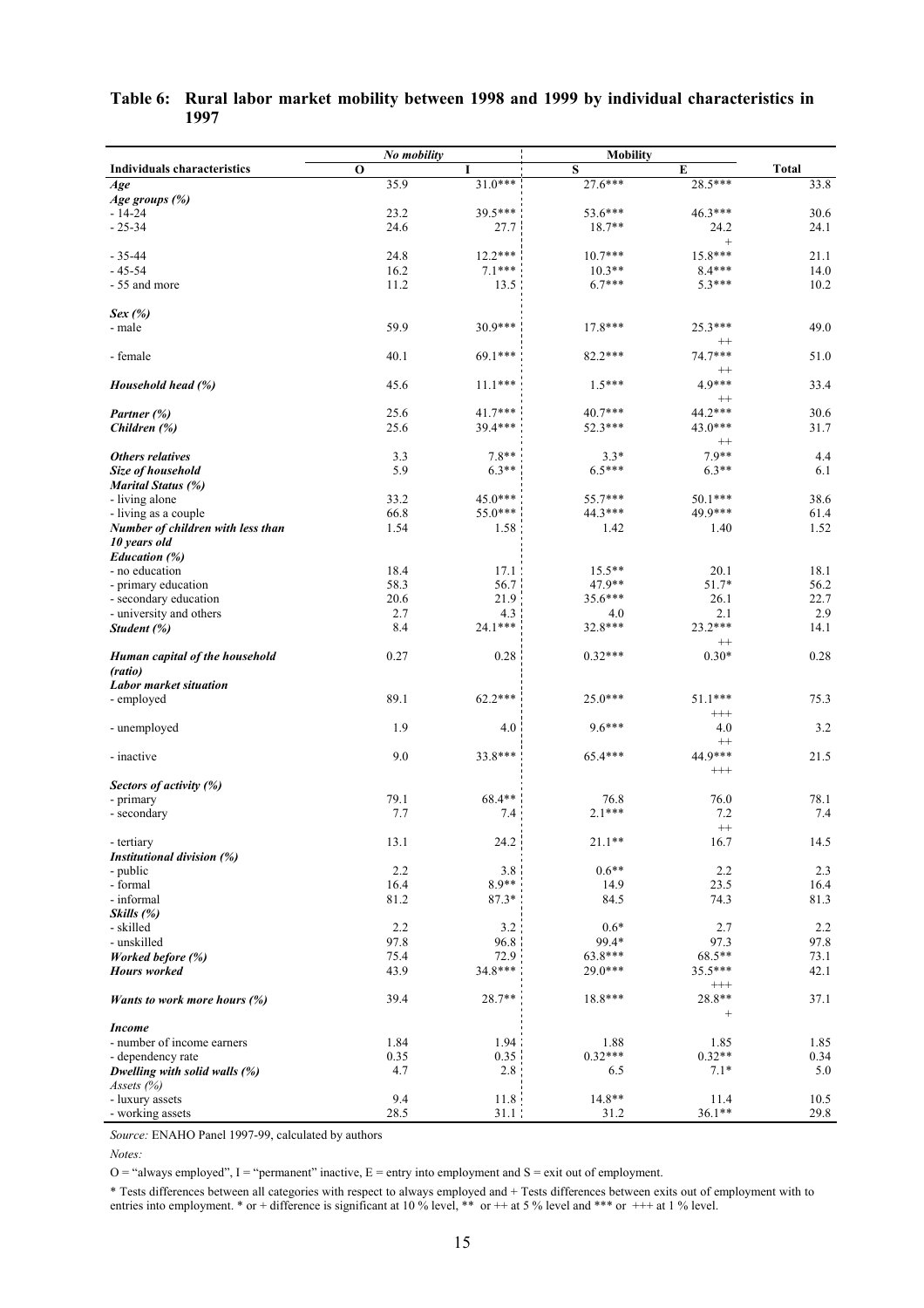Thus, the analysis of transition matrices showed us that the labor mobility in Peru is high and permanent unemployment did not really exist, especially in the rural sector. Moreover, we found that the most important labor market transitions occurred between inactivity and employment and that the labor market mobility differed greatly between rural and urban sectors, mobility was relatively higher in the later one, and across periods of time. Finally, we observed that age, sex, education level and living conditions seemed to have important effects on labor market mobility.

#### **3.2. The determinants of labor market transitions**

In the next section, we expanded on the knowledge of the principal factors that determine labor market transitions in Peru.

In commenting on the labor transition profile, we have examined the unconditional risk that individuals with given characteristics may experience any of the labor market transitions. For a more analytical purpose, we considered the relative risks conditional on the other factors that determine labor market transitions.

We estimated the determining factors of different forms of labor mobility between 1998 and 1999 using a multinomial unordered logit model, because our dependent variable is a categorical variable with four values corresponding to each of the labor market transitions, "always" employed (O), "permanent" inactive or unemployed (I), exit out of employment (S) and enter into employment (E).

#### 3.2.1. The model

This model was designed to estimate the impact of the different explicative variables on each of the forms of labor mobility. The model predicted the probability that an individual with given characteristics will experience one of the four labor market transitions. In order to identify the model one of the labor market transitions was taken as the baseline case. Different sets of coefficients were obtained for each state. We first commented on the statistical significance of the regression coefficients of the logits. In accordance with Long's (1997) graphical presentation, we studied the impact of discrete changes in explanatory variables on the probability of ending in one of the four categories (O, I, E or S), in terms of odds ratio (relative risk ratio) given that we were interested in labor market dynamics. In others words, we were interested in knowing how each variable affects the odds of a person being "permanent" inactive, going into employment or going out of employment relative to being "always" employed (the base case). The multinomial logit is:

(1) 
$$
\Pr(y_i = m | x_i) = \frac{\exp(x_i \beta_m)}{\sum_{j=0, I, E, S} \exp(x_i \beta_j)}
$$

Where Y is the dependent variable with m nominal outcomes and  $Pr(y_i = m | x_i)$  the probability of observing outcome m given x.

To identify the model we decided that  $\beta_0 = 0$  (the base case is "always" employed). Because  $exp(x_i\beta_0) = exp(x_i 0) = 1$ , the model is commonly written as:

(2) 
$$
Pr(y_i = m | x_i) = \frac{exp(x_i \beta_m)}{1 + \sum_{I, E, S} exp(x_i \beta_j)} \text{ pour } m \neq O
$$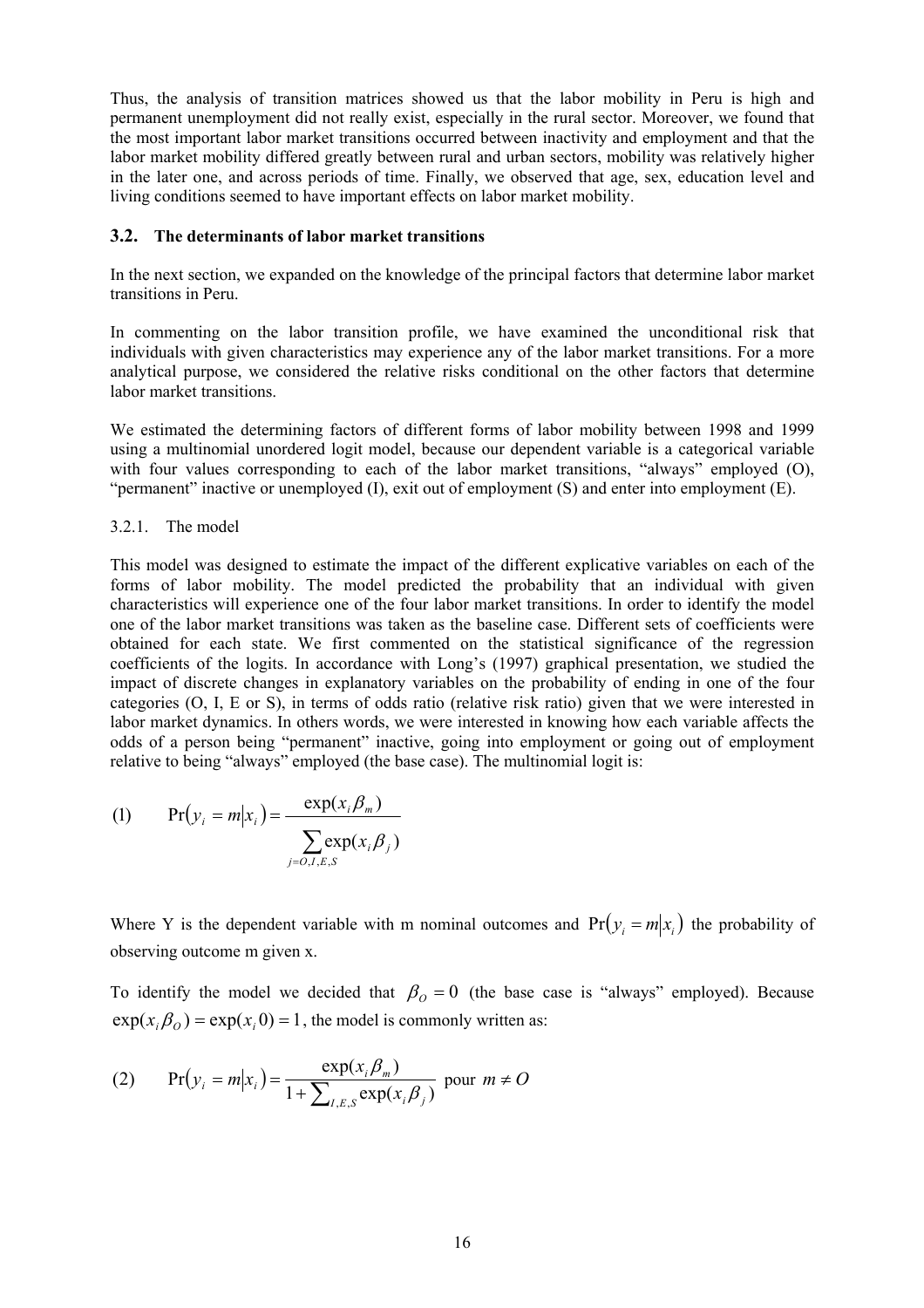We expressed the model in terms of the odds. The odds of outcome  $m$  ( $m=I$ ,  $E$  et S) relative to the base case outcome (O) given x, reads:

(3) 
$$
\frac{\Pr(y_i = m | x_i)}{\Pr(y_i = O | x_i)} = \frac{1 + \sum_{j=I,E,S} \exp(x_i, \beta_j)}{1 + \sum_{j=I,E,S} \exp(x_i, \beta_j)} = \exp(x_i, \beta_m), \text{ avec } m = I, E, S \text{ et } \beta_O = 0.
$$

Therefore  $exp(x_i \beta_m)$  represented the relative probability of being E or S relative to being O for a unit change in  $x_i$ . The interpretation became easier because, as Long notes, the value of the factor change in the odds does not depend on the value of the level of the variable considered or on the level of the other variables, as in the case of the marginal impact (Long 1997: 169).

Most of the explanatory variables used in the estimations of the model were dichotomous. However, there were some continuous variables, e.g. age, and some categorical variables, e.g. age group. The interpretation of the coefficients for these variables was also easier: for the former, we had to interpret the coefficients relative to the average and for the latter we had to interpret the coefficients to the omitted category.

We complemented the interpretation of results using odds figures (see appendices). As Long (1997) explains, "The large number of coefficients makes it difficult to see patterns in the results. If you also keep track of which coefficients are statistically significant, the difficulty increases. And odds ratio plots make it simple to find patterns among the coefficients."

#### 3.2.2. Main regressions results

Because, labor mobility differs in the urban and rural sectors we estimated models separately for each sector:

In the urban sample, like in the descriptive analysis, sex and age had important effects on labor mobility. However, in this case the relative probability of being "permanent" inactive" relative to being "always" employed increased with age. Moreover, no differentiated impact of age was found on outcome S (exit out of employment) and E (entry into employment). Women had higher probabilities of being "permanently" inactive or "mobile", especially of being in E, relative to being "always" employed. No difference was found in the sex variable for I, E or S.

Logically, we observed the opposite situation for the household heads (most of them are males) relative to their partners. Household heads have lower probabilities of being permanently inactive but are more likely to be in category S relative to O (this result could be related to the higher degree of labor mobility in the urban sector).

Higher levels of education seemed to protect against "permanent" inactivity. The impact of education was not significantly different for E and S. Students, who were relatively younger, were more likely to be "permanent" inactive or "mobile" relatively to "always" employed.

Labor market variables, like in the descriptive analysis, had high and significant effects on labor mobility. On the one hand, the odds of being "mobile" and of being "permanent" inactive were higher for people who were inactive during the previous year. On the other hand, work experience and skills seemed to protect against "permanent" inactivity. Moreover, people who worked in the primary or secondary sectors, relative to the tertiary sector, had higher probabilities of being "permanent" inactive than of being "always" employed. Likewise, people with a public job relative to people with informal jobs had lower probabilities of leaving employment or of being "permanent" inactive. Finally, the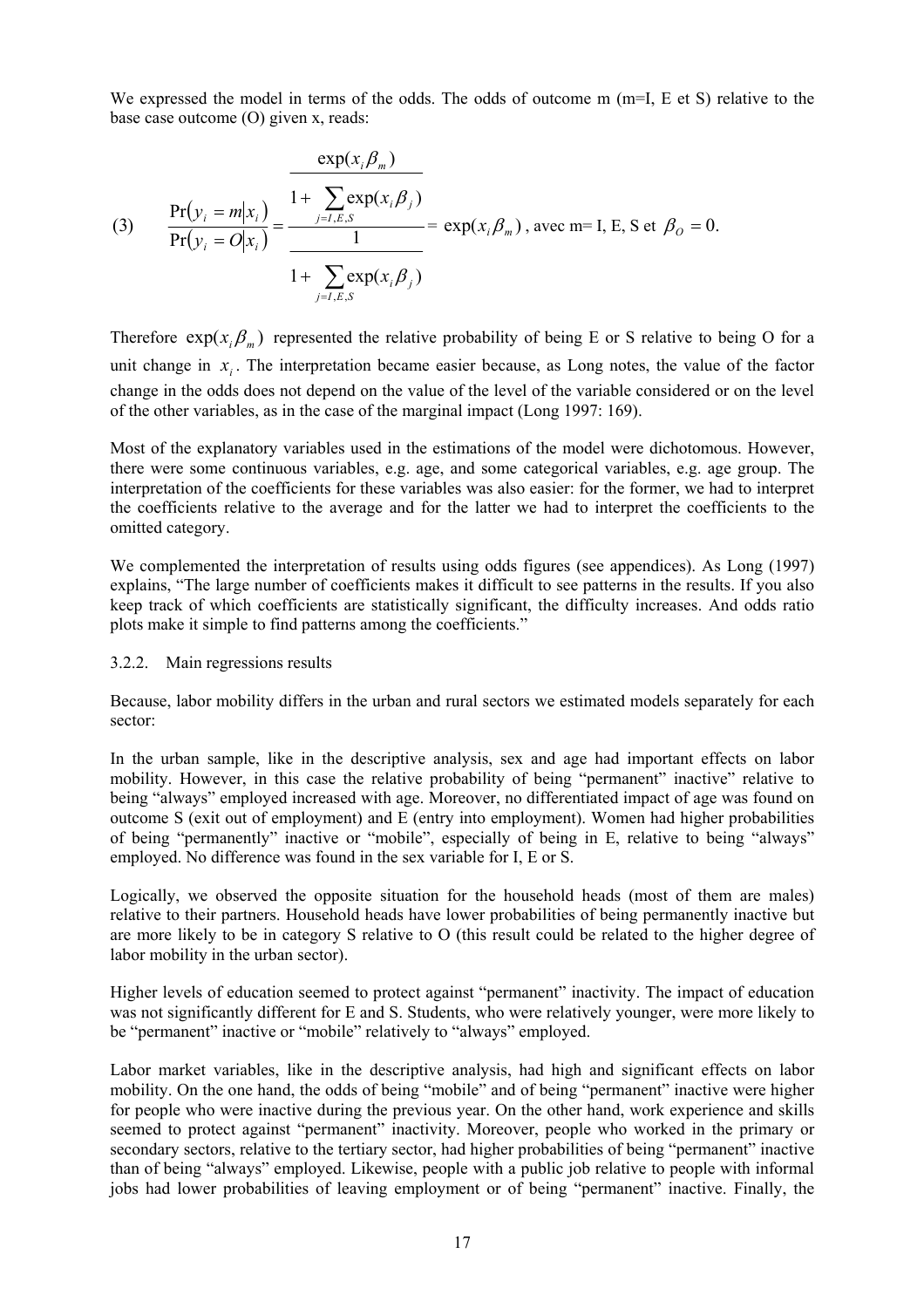individuals with higher probabilities of being "permanent" inactive or of entering employment were those who had the "worst" jobs. They were the ones who wanted to work more hours per week or to have a secondary job.

Most of the variables linked to living conditions, e.g. the kind of dwelling, were not significant. However, the probability of being "permanent inactive" relative to being "always" employed increased with the level of human capital of the household (income effect). The dependency rate had the same effects on the relative probability of being "permanent" inactive as it does on that of being "mobile".

The variables related to events showed interesting results. For example, having previously exited from an economic sector apparently decreased the probability of being "permanent" inactive but increased the probability of leaving employment (relative to being "always" employed). Changes in the number of income earners had differentiated effects on S and E (income effect) they increased the probability of being in E but decreased the probability of exit employment.

In the rural sample, variables were less significant but the results and the coefficients were somewhat different from the variables in the urban sample. Age affected the probability of entering into employment. This probability increased with the age for all categories relatively to being "always" employed. The effect of sex was stronger than in the urban sector (this is consistent with the descriptive analysis). The effect of being a student was also stronger. On the other hand, the effect of being skilled was different. Skilled individuals had relative higher probabilities of entering into employment. The effects of been previously inactive and the effect of the level of household human capital were not as strong as in the urban sector. Finally, two variables that were insignificant in the urban sector were significant here. Dwelling quality, represented by a dummy for living in a dwelling with solid walls, and a dummy for having working assets both increased the probability of being in E relative to being "always" employed.

Finally, we conducted three kinds of Wald tests to verify the robustness of our estimations. The first one (last column in tables  $7 \& 8$ ) indicated that most of our explanatory variables had significant effects in all the categories of the dependent variable. The others test (Table 9 and 10) confirmed that the construction of our dependent variable and of the explanatory variables with many modalities, e.g. sectors of activity, were correct.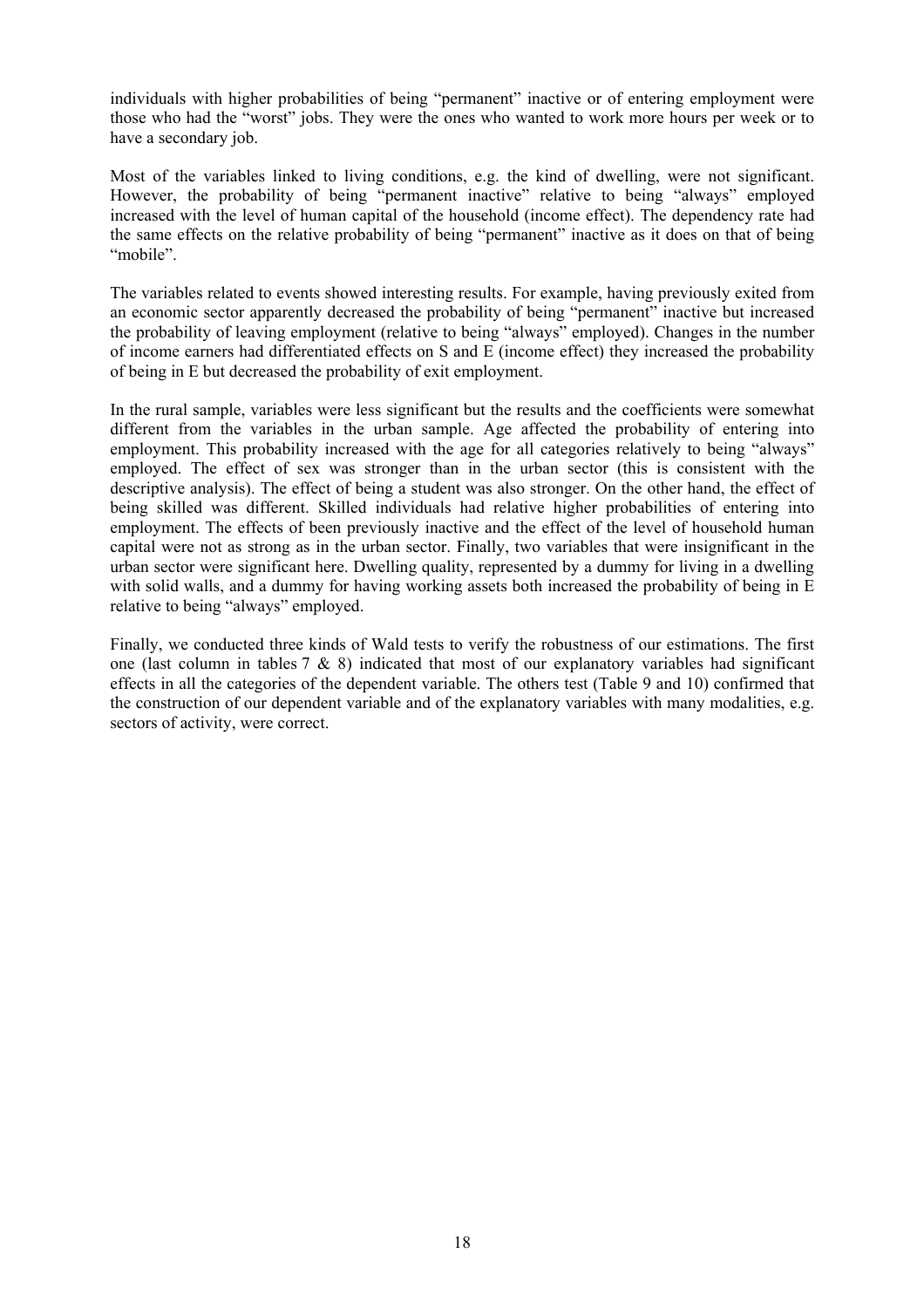#### **Table 7: Urban Peru odds ratio**

|                                                     | <b>Transitions 1998-99</b> |            |            |                  |
|-----------------------------------------------------|----------------------------|------------|------------|------------------|
|                                                     | S                          |            | E          | Chi <sub>2</sub> |
| Individual characteristics in 1997                  |                            |            |            |                  |
| Age                                                 | 1.001                      | $1.021***$ | 0.999      | 12.087***        |
| Sex (woman = $1$ )                                  | $1.483**$                  | $1.506***$ | $1.740***$ | $17.171***$      |
| Status in the household (reference: partner)        |                            |            |            |                  |
| - head                                              | $0.499***$                 | $0.276***$ | 0.790      | 38.801***        |
| - children                                          | 0.756                      | 1.161      | 0.955      | 1.427            |
| - others relatives                                  | $0.397**$                  | 0.729      | 0.777      | $6.448*$         |
| Living as a couple                                  | $0.614**$                  | 0.907      | 0.819      | 5.221            |
| Years of education                                  | 0.986                      | $0.925***$ | 1.010      | 18.723***        |
| Student                                             | 1.859***                   | $2.623***$ | 2.320***   | 39.853***        |
| Inactive or unemployed                              | $2.621***$                 | 20.146***  | $6.006***$ | 343.920***       |
| Sectors of activity (reference: tertiary)           |                            |            |            |                  |
| - primary                                           |                            |            |            | 2.966            |
|                                                     | 1.109                      | $1.605*$   | 1.248      |                  |
| - secondary                                         | 0.779                      | 1.589**    | 1.177      | $7.971**$        |
| Institutional division (reference: informal sector) |                            |            |            |                  |
| - public                                            | 0.916                      | $0.444**$  | $0.525*$   | $6.649*$         |
| - formal                                            | 1.119                      | 1.015      | 0.827      | 2.485            |
| Skills (reference: unskilled)                       | $0.405***$                 | $0.550**$  | $0.655*$   | 19.982***        |
| Worked before                                       | 1.139                      | $0.702***$ | 0.896      | $11.704***$      |
| Wants and can work more hours per week              | $0.390*$                   | $1.457**$  | $1.343*$   | 9.474**          |
| With a secondary occupation                         | $0.651***$                 | $0.433***$ | 0.866      | 18.857***        |
| Household characteristics in 1997                   |                            |            |            |                  |
| Household size                                      | 0.998                      | 0.995      | 1.041      | 2.660            |
| Number of children with less than 10 years old      | 1.010                      | 1.036      | 1.042      | 0.508            |
| Human capital of the household                      | 1.841                      | 7.957***   | 1.072      | 21.909***        |
| Dependency rate                                     | 1.879**                    | $1.952**$  | 1.890**    | $8.050**$        |
| Dwelling ownership status (reference: legal owner)  |                            |            |            |                  |
| - owner without title                               | 1.266                      | 1.087      | 0.847      | 2.011            |
| - tenant and others                                 | 0.867                      | $1.372**$  | 0.921      | 9.711**          |
| Dwelling with solid walls                           | 1.192                      | 1.167      | 1.151      | 3.158            |
| Luxury assets                                       | 1.043                      | 1.096      | 0.916      | 1.753            |
| Working assets                                      | 1.077                      | 1.153      | 1.086      | 1.773            |
| Variables of change (97/98)                         |                            |            |            |                  |
| - change of the head of the household               | 1.504                      | 1.520      | 1.051      | 0.990            |
| - change of place in the household                  | 0.677                      | 0.816      | 1.183      | 1.669            |
| - change of civil status                            | 1.008                      | 1.540      | 0.861      | 2.724            |
| - change of sector of activity                      | 1.835***                   | $0.601**$  | 1.200      | 20.920***        |
| - change of skill                                   | $1.771***$                 | $1.613**$  | $3.263***$ | 42.813***        |
| - variation of the number of income earners         | $0.674***$                 | 0.951      | $1.451***$ | 177.131***       |

*Source:* ENAHO Panel 1997-99, build by authors.

Number of observations: 3807

Log likelihood  $= -3358.42$ 

Pseudo  $R2 = 0.2591$ 

 $O =$  always employed, I = always inactive, E = entry into employment and S = exit out of employment.

\* Tests differences between all categories with respect to always employed. \* difference is significant at 10% level, \*\* at 5% level and \*\*\* at 1% level.

The last column shows a Wald test performed to verify if an independent variable has a significant effect for all of the categories of the dependent variable.

*Notes:*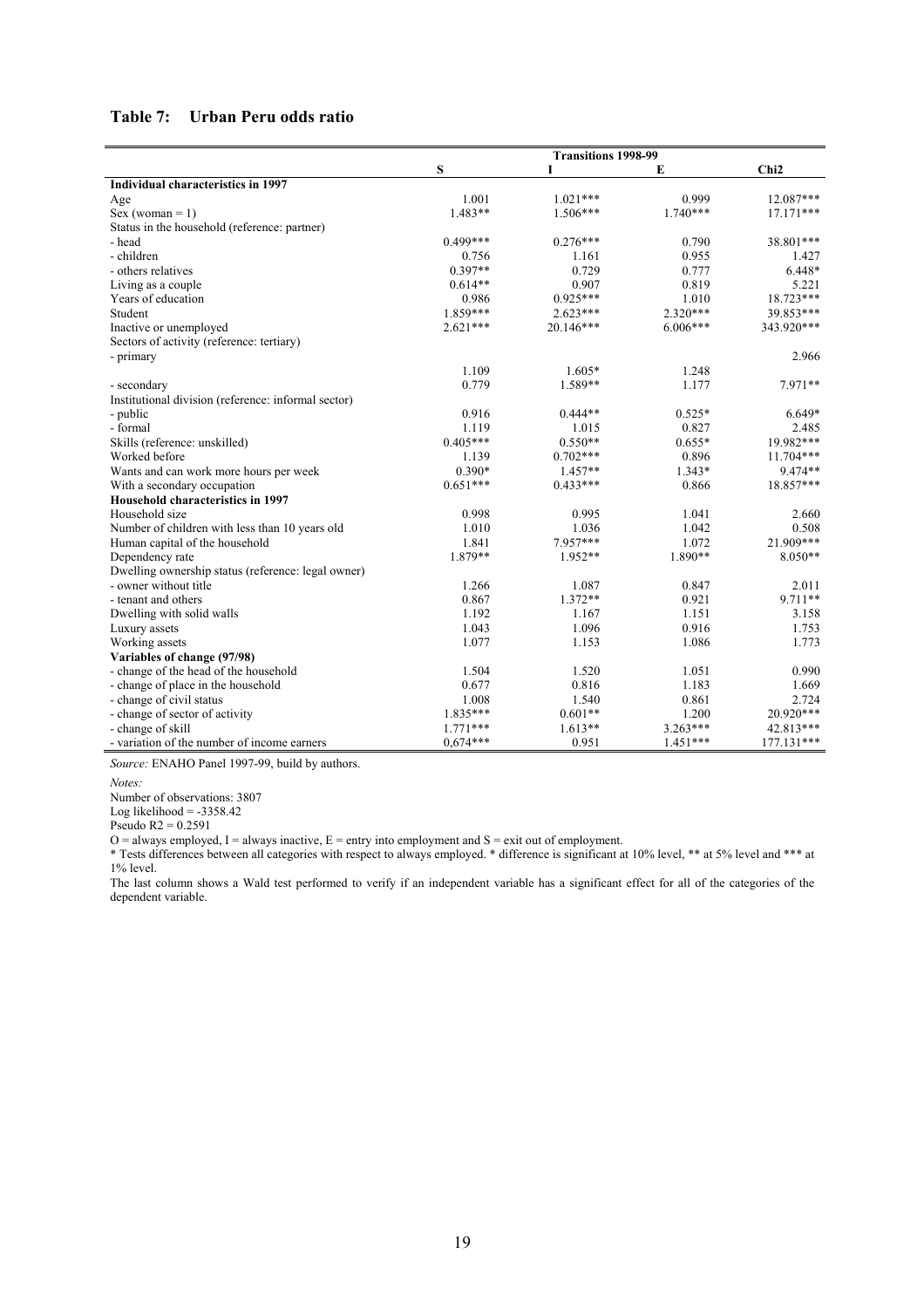#### **Table 8: Rural Peru odds ratio**

|                                                    | <b>Transitions 1998-99</b> |            |            |                  |
|----------------------------------------------------|----------------------------|------------|------------|------------------|
|                                                    | S                          |            | E          | Chi <sub>2</sub> |
| <b>Individual characteristics in 1997</b>          |                            |            |            |                  |
| Age                                                | 1.003                      | 0.990      | $0.978**$  | $6.377*$         |
| $Sex (woman = 1)$                                  | $2.623**$                  | 4.847***   | 2.809***   | 66.997***        |
| Status in the household (reference: partner)       |                            |            |            |                  |
| - head                                             | $0.397***$                 | $0.782***$ | $0.196***$ | 40.082***        |
| - children                                         | 1.039                      | 0.696      | 0.521      | 2.209            |
| - others relatives                                 | 1.760                      | 0.881      | 0.751      | 2.143            |
| Living as a couple                                 | 1.010                      | 0.676      | 0.631      | 2.210            |
| Years of education                                 | 1.001                      | 1.009      | 0.994      | 0.149            |
| Student                                            | $3.063***$                 | $2.422***$ | 1.411      | 26.789***        |
| Inactive or unemployed                             | 1.554                      | $6.977***$ | $2.796***$ | 39.397***        |
| Sectors of activity (reference: tertiary)          |                            |            |            |                  |
| - primary                                          | 0.803                      | 1.145      | 1.119      | 1.082            |
| - secondary                                        | 1.119                      | 0.752      | 1.797      | 2.333            |
| Skills (reference: unskilled)                      | 0.696                      | $0.057**$  | $1.133**$  | $9.233**$        |
| Worked before                                      | 1.190                      | 0.862      | 1.082      | 2.742            |
| Wants and can work more hours per week             | 0.894                      | 0.526      | 0.808      | $6.074*$         |
| With a secondary occupation                        | $0.606*$                   | 0.702      | 0.711      | 4.292            |
| Household characteristics in 1997                  |                            |            |            |                  |
| Household size                                     | 0.980                      | $1.091**$  | 1.034      | 5.757            |
| Number of children with less than 10 years old     | 1.111                      | 0.931      | 0.949      | 4.798            |
| Human capital of the household                     | 1.097                      | 3.459*     | 2.737      | 4.185            |
| Dependency rate                                    | 1.498                      | 1.747      | 0.984      | 2.037            |
| Dwelling ownership status (reference: legal owner) |                            |            |            |                  |
| - owner without title                              | 1.813                      | 1.156      | 1.282      | 0.753            |
| - tenant and others                                | 0.794                      | 0.820      | 0.774      | 0.942            |
| Dwelling with solid walls                          | 1.748                      | 1.226      | $1.624*$   | 4.101            |
| Luxury assets                                      | 0.893                      | 1.316      | 0.884      | 2.699            |
| Working assets                                     | 1.047                      | 1.011      | $1.408**$  | 5.016            |
| Variables of change (97/98)                        |                            |            |            |                  |
| - change of place in the household                 | 0.950                      | 0.750      | 1.135      | 0.447            |
| - change of civil status                           | 1.294                      | 1.450      | 0.812      | 0.911            |
| - change of sector of activity                     | 1.272                      | $0.804***$ | $0.159***$ | 27.407***        |
| - change of skill                                  | 1.862***                   | $11.11***$ | 19.262***  | 48.362***        |
| - variation of the number of income earners        | $0.695***$                 | 1.048      | $1.353***$ | 67.367***        |

*Source:* ENAHO Panel 1997-99, build by authors.

Number of observations: 2628

Log likelihood  $= -1877.90$ 

 $O =$  always employed, I = always inactive, E = entry into employment and S = exit out of employment.

\* Tests differences between all categories with respect to always employed. \* difference is significant at 10% level, \*\* at 5% level and \*\*\* at 1% level.

The last column shows a Wald test performed to verify if an independent variable has a significant effect for all of the categories of the dependent variable.

#### **Table 9: Specification test of the dependent variable**

| <b>Results</b> | Urban    |               | Rural   |               |
|----------------|----------|---------------|---------|---------------|
|                | chi2     | $P >$ chi $2$ | chi2    | $P >$ chi $2$ |
| S-I            | 495.692  | 0.00          | 135.461 | 0.00          |
| $S-E$          | 305.033  | 0.00          | 107.633 | 0.00          |
| $S-O$          | 581.485  | 0.00          | 209.337 | 0.00          |
| I-E            | 429.812  | 0.00          | 112.826 | 0.00          |
| $I-O$          | 1458.193 | 0.00          | 360.850 | 0.00          |
| $E-O$          | 824.641  | 0.00          | 285.585 | 0.00          |

**Notes:** 

Ho: The categories of the dependent variable can be collapsed

#### **Table 10: Specification test of the explanatory variables with many modalities**

| <b>Results</b>     | Rural  |        | Urban |        |
|--------------------|--------|--------|-------|--------|
|                    | chi2   | P>chi2 | chi2  | P>chi2 |
| Sectors of work    | 12.512 | 0.051  | 4.193 | 0.651  |
| Dwelling ownership |        |        |       |        |
| status             | 14.934 | 0.021  | .726  | 0.943  |

*Notes:* 

Ho: The categories of an independent variable can be collapsed.

*Notes:* 

Pseudo  $R2 = 0.2648$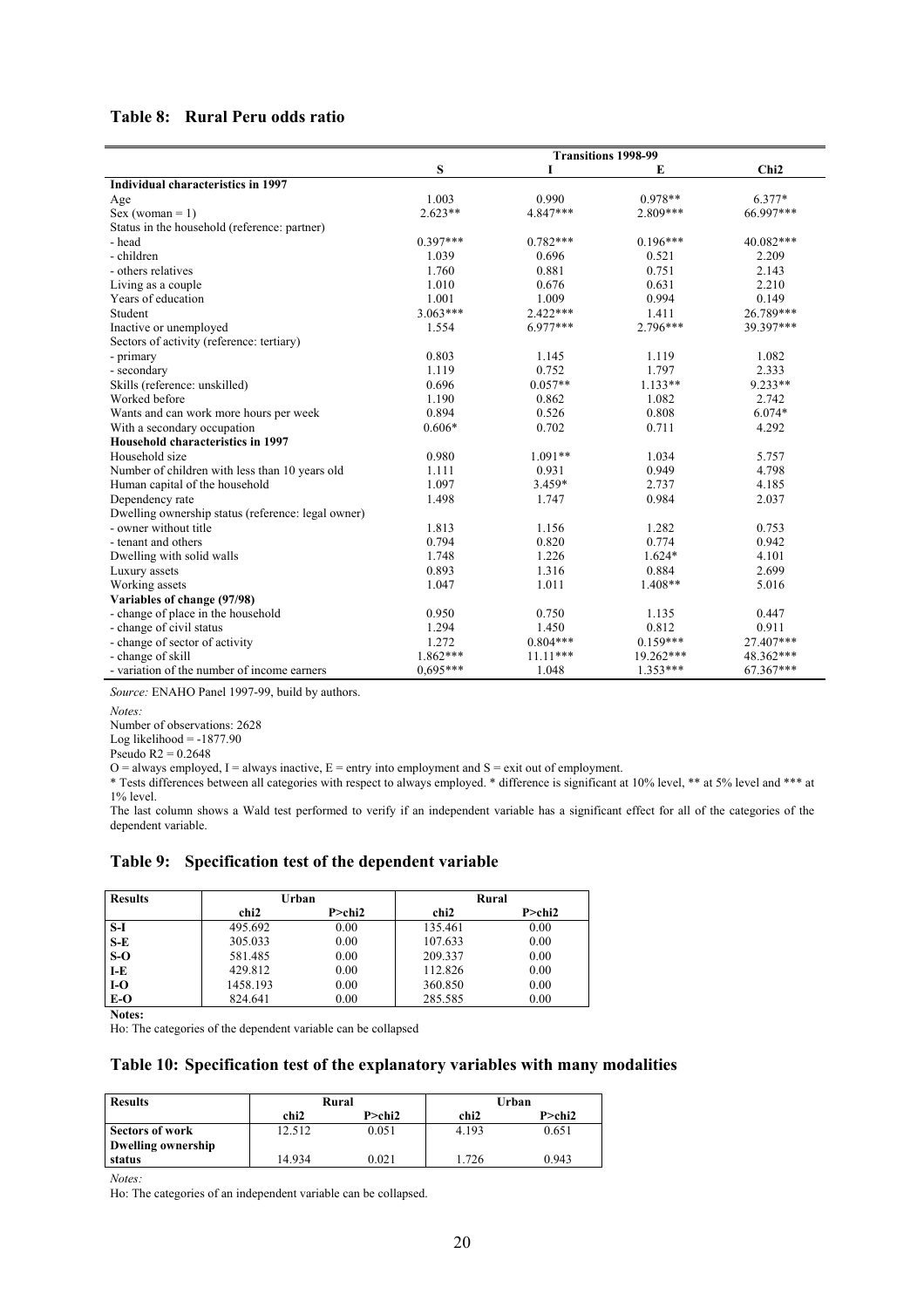#### **CONCLUSION**

We have shown that labor mobility in rural and urban sectors is indeed relatively very high, that permanent unemployment does not really exist and that most of the labor market transitions occur between employment and inactivity (and vice versa). Further, we observed that labor market mobility is higher in the urban sector than in the rural areas and that it does not affect the same people. Some individual characteristics, e.g. sex, age and education level, labor market characteristics, e.g. labor market status, sector of activity and desire to work more hours, household characteristics, e.g. level of human capital in the household and dependency rate, and variables of change, e.g. change of sector of activity, seem to be important determinants of labor market transitions.

Some previous studies showed that labor mobility increased during the first half of the nineties and found that this increase was related to labor market reform, for example see Saavedra and Torero (2000). We found some evidence that labor market mobility was also enhanced by the economic recession, which started in 1997.

Thus, taking into account labor mobility allows us to understand why, even if static unemployment rates and permanent unemployment are very low, unemployment is one of the major issues in Peru and also why the unemployment rate is not very sensitive to wide macroeconomic fluctuations. Static labor indicators, like the unemployment rate, are not appropriate for understanding what really happens in the labor market in a developing country like Peru.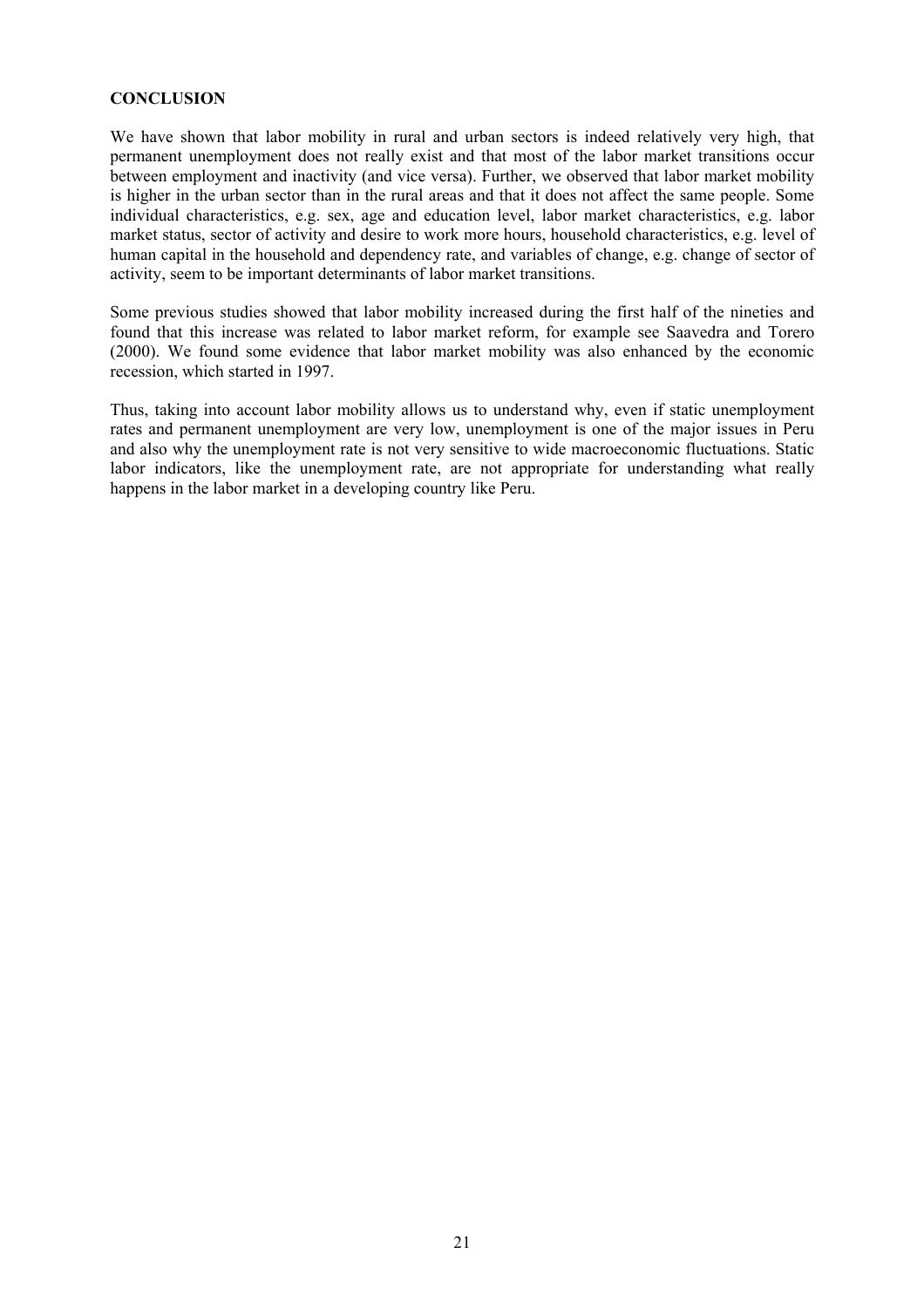#### **APPENDICES**

#### **Figure 4: Urban odds ratio**

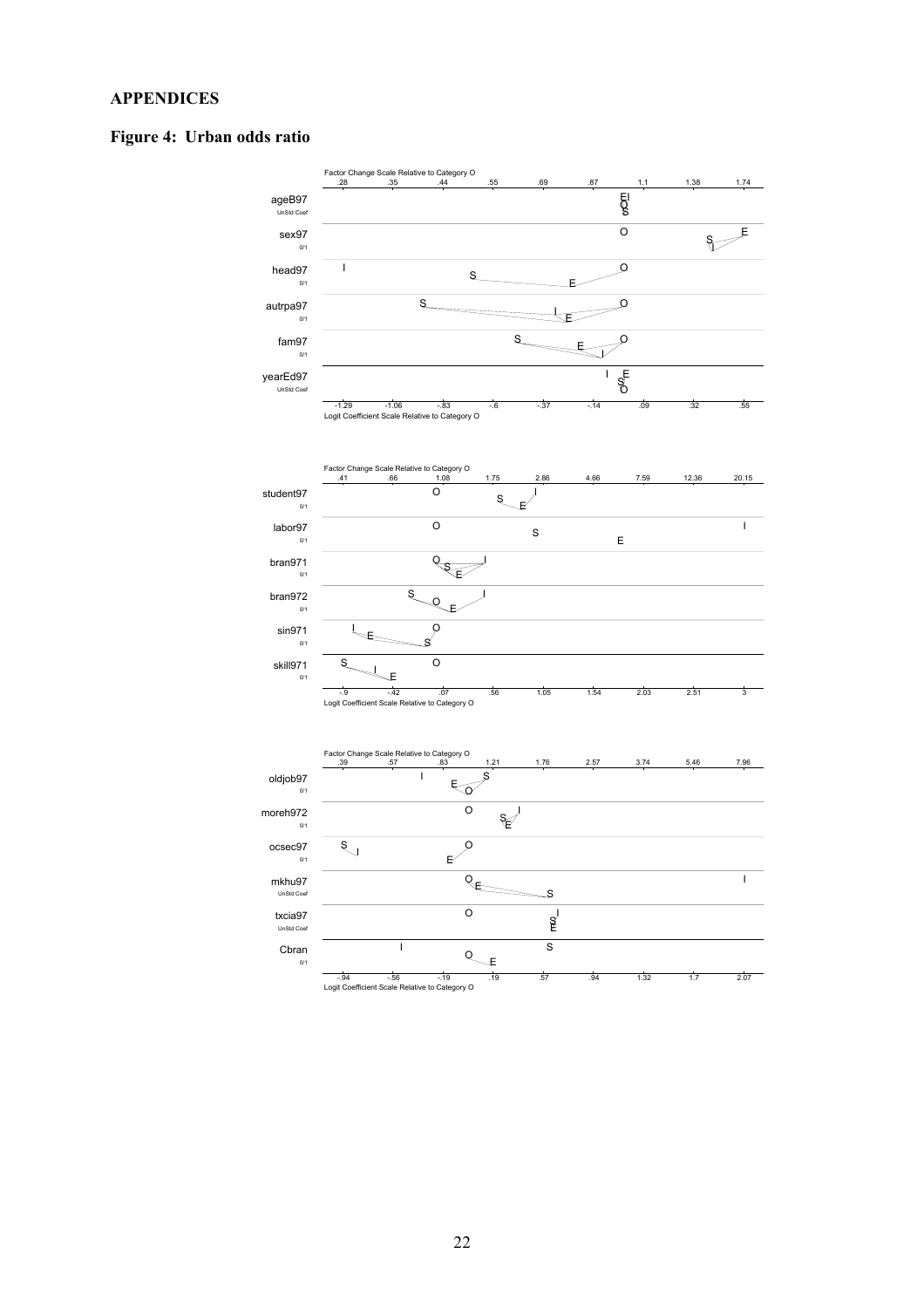

**Figure 5: Rural odds ratio** 

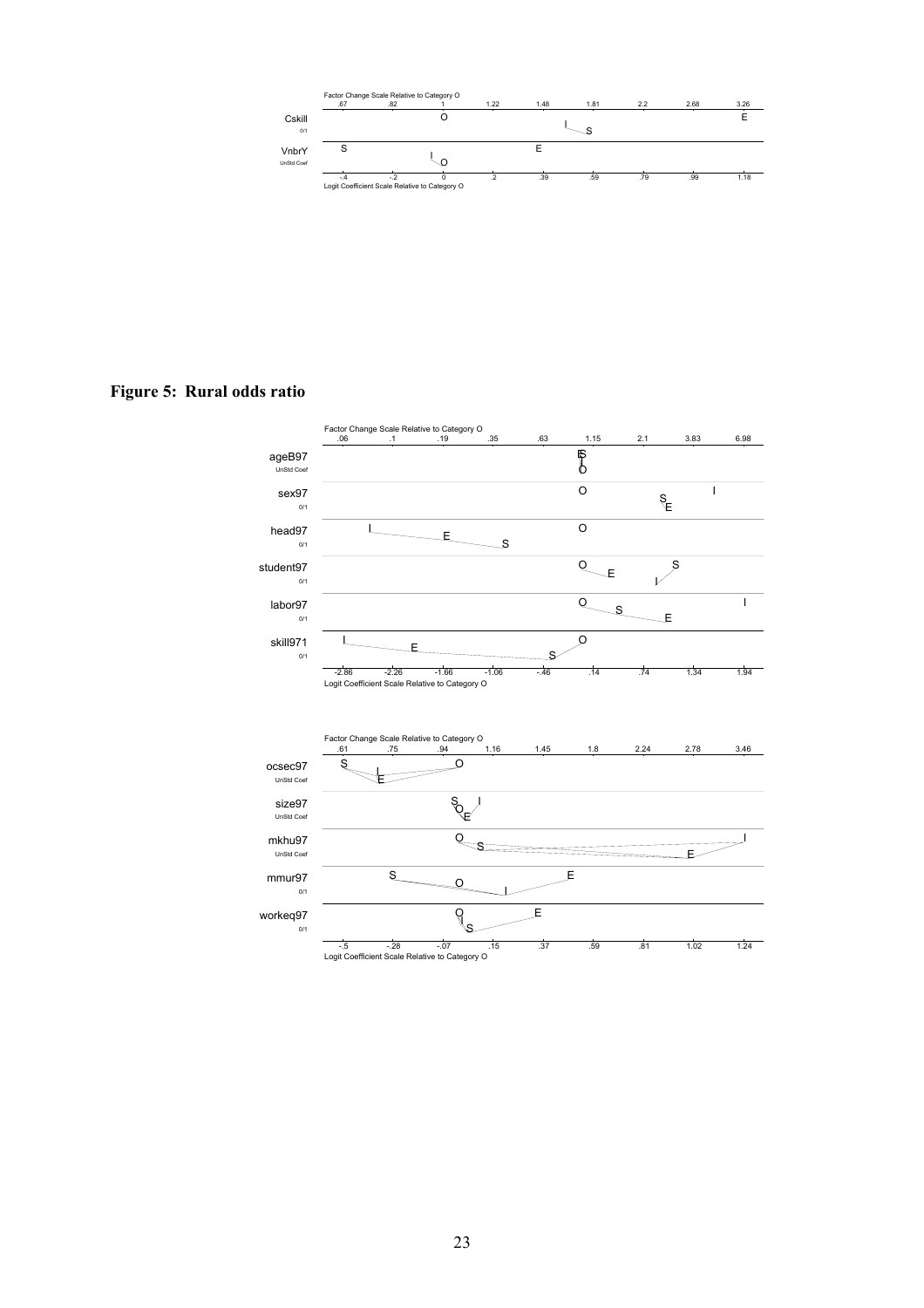

*Notes:* How to interpret the odds figures? We have considered 4 outcomes of Y:  $O =$  Always employed (the base outcome)  $I =$  Always inactive S = Exit out of employment  $E =$  Entry into employment

As Long (1997: 171) explains, in each figure we need to think of the magnitude of the odds ratio  $exp(\beta_{m}$ <sub>*O*</sub> as the distance between an outcome m (m= I, E or S) and the base outcome (O). The larger the odds ratio, the greater the distance. If an increase in  $x_i$  increases the odds of E over O for example, then E would be plotted to the right of O and vice versa. The base outcome (O) is located at 0 on the bottom scale to indicate that a change in  $x_i$  does not change the logit of O relative to O. A factor change scale is printed at the top of the figure. This is a logarithmic scale with each value equal to the exponential of the value on the bottom scale. Finally, the lack of statistical significance is shown by a connecting line. The intuition is that if a coefficient is not statistically significant, then the variable does not differentiate two outcomes and so those outcomes are linked.

The explanatory variables used in odds figures were:

 $ageB97 = age in 1997$  $sex97 = sex in 1997$ head97 = household head in 1997  $\text{autrpa97} = \text{other relatives}$  $fam97 = living in a couple$  $yearEd97 = years of education$ student $97$  = still student in 1997 labor97 = inactive or unemployed in 1997  $bran971 = primary sector$  $bran972$  = secondary sector sin97 = working in the public sector in 1997 skill971 = skill in 1997 oldjob97 = worked before 1997 ocsec97 = have two or more jobs in 1997 moreh $97$  = wants and can work more hours by week Size97 = household size in 1997 mkhu97 = human capital of the household in 1997 txcia97= dependency rate Cbran = change of economic sector  $V<sub>1</sub>$  where  $V =$  increase in the number of income earners